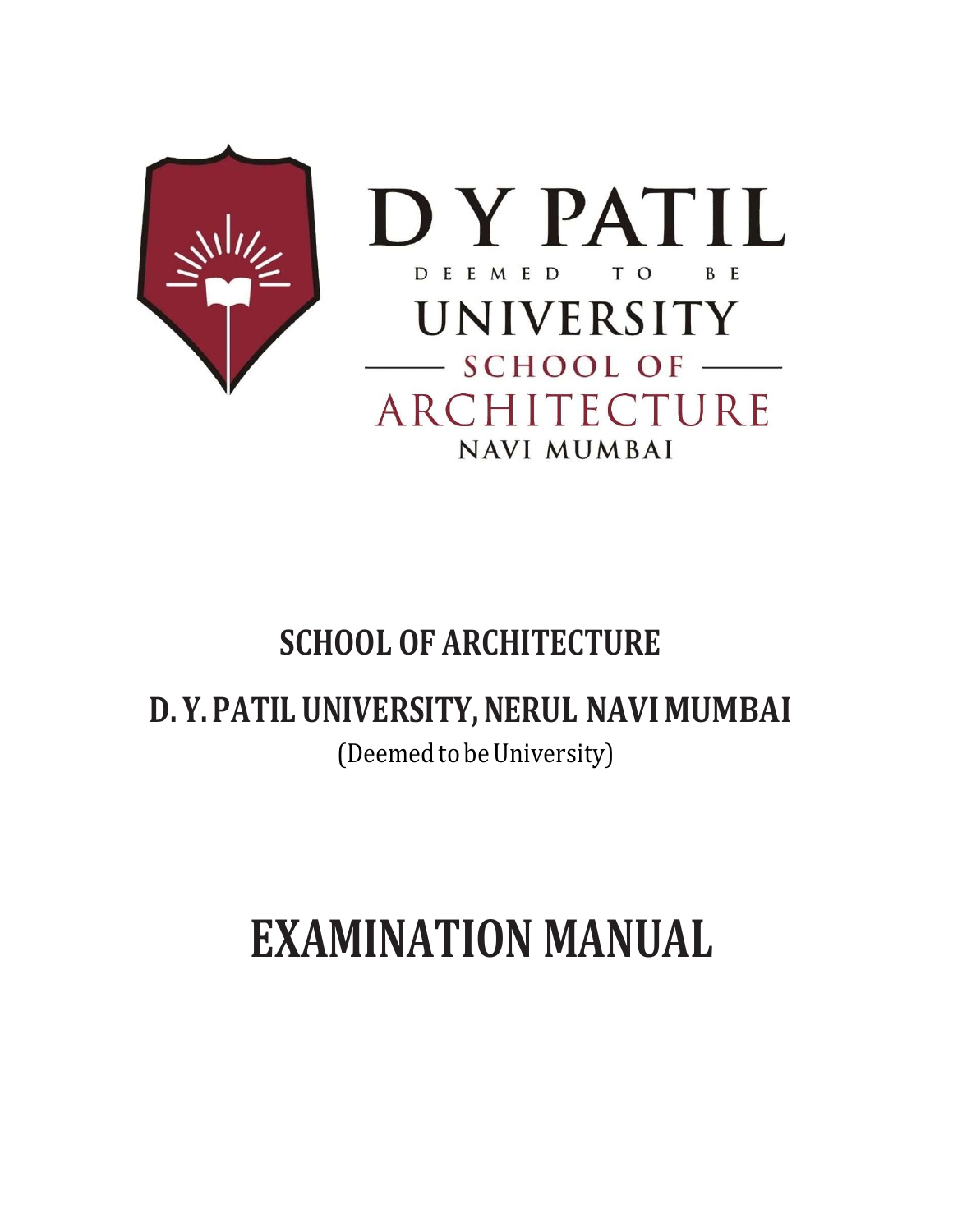# **CONTENTS**

|  | 2 REGULATIONS OF B. ARCH PROGRAMME D Y PATIL DEEMED TO |  |
|--|--------------------------------------------------------|--|
|  |                                                        |  |
|  |                                                        |  |
|  |                                                        |  |
|  |                                                        |  |
|  |                                                        |  |
|  |                                                        |  |
|  |                                                        |  |
|  |                                                        |  |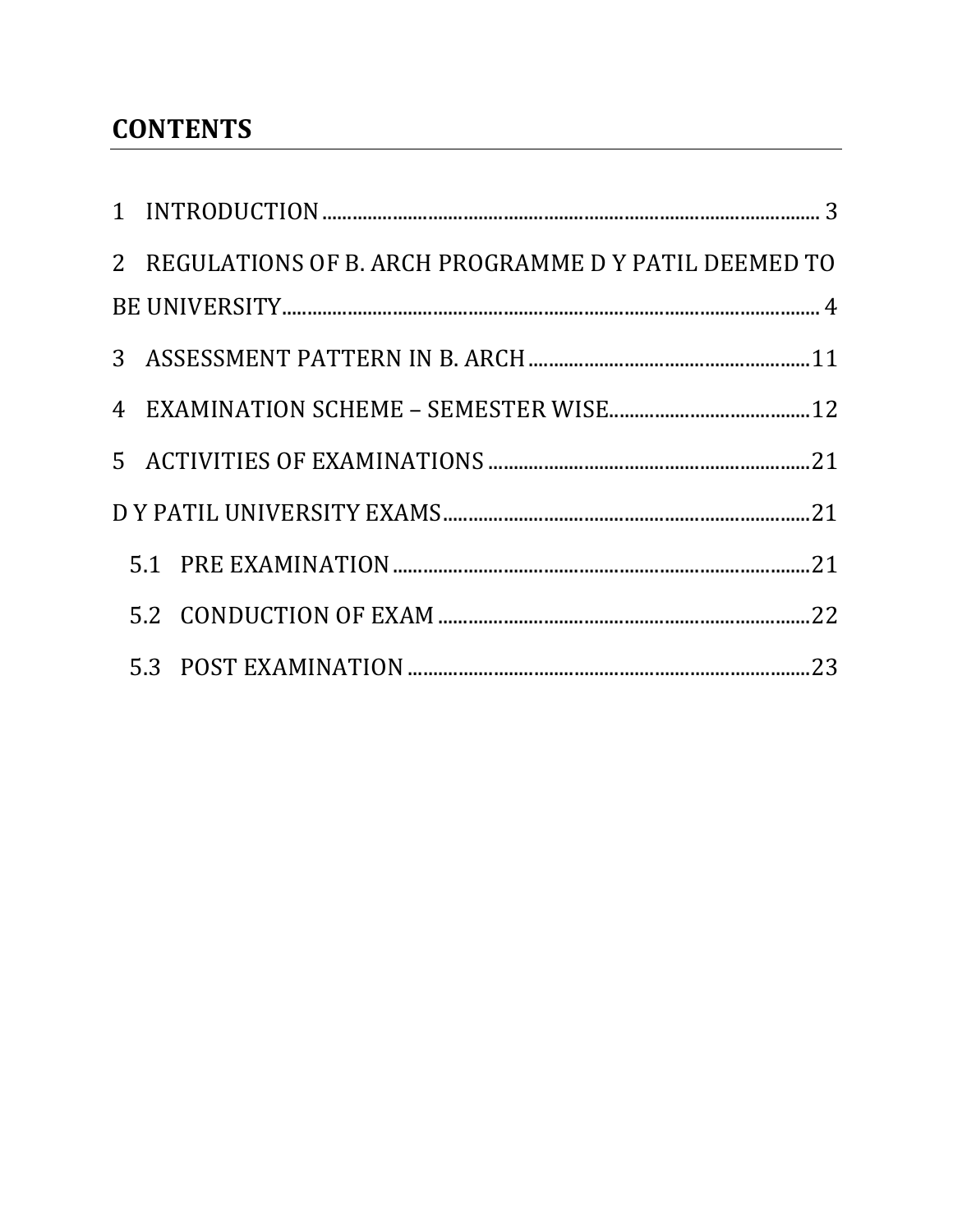# 1 INTRODUCTION

The Examination has a great importance in any system of Education. It is one of the duties of the University to Conduct Examinations, Entrance Tests for admission to various programmes and to confer the Degrees & Diplomas, besides awarding other academic distinctions to the persons who fulfill the requisite qualifications/conditions. The Examination Section is therefore the backbone of the University. The credibility of the University in the society mainly depends on the Examination System, Examinations Results, and Reliability of the Examinations system, hence the Examination Section plays a very significant role in the Administration. It shall, therefore be the responsibility of all persons connected with the Examination Section to carry out all the Examination work smoothly and in transparent manner.

For smooth working of Examination system, there should be certain broadly outlined guidelines. Keeping in view of the above aim, set of guidelines have been prepared and are made available herewith. The entire work of examination is being governed by the Rules & Regulations of the Council of Architecture and different provisions of the Bye-Laws of the University.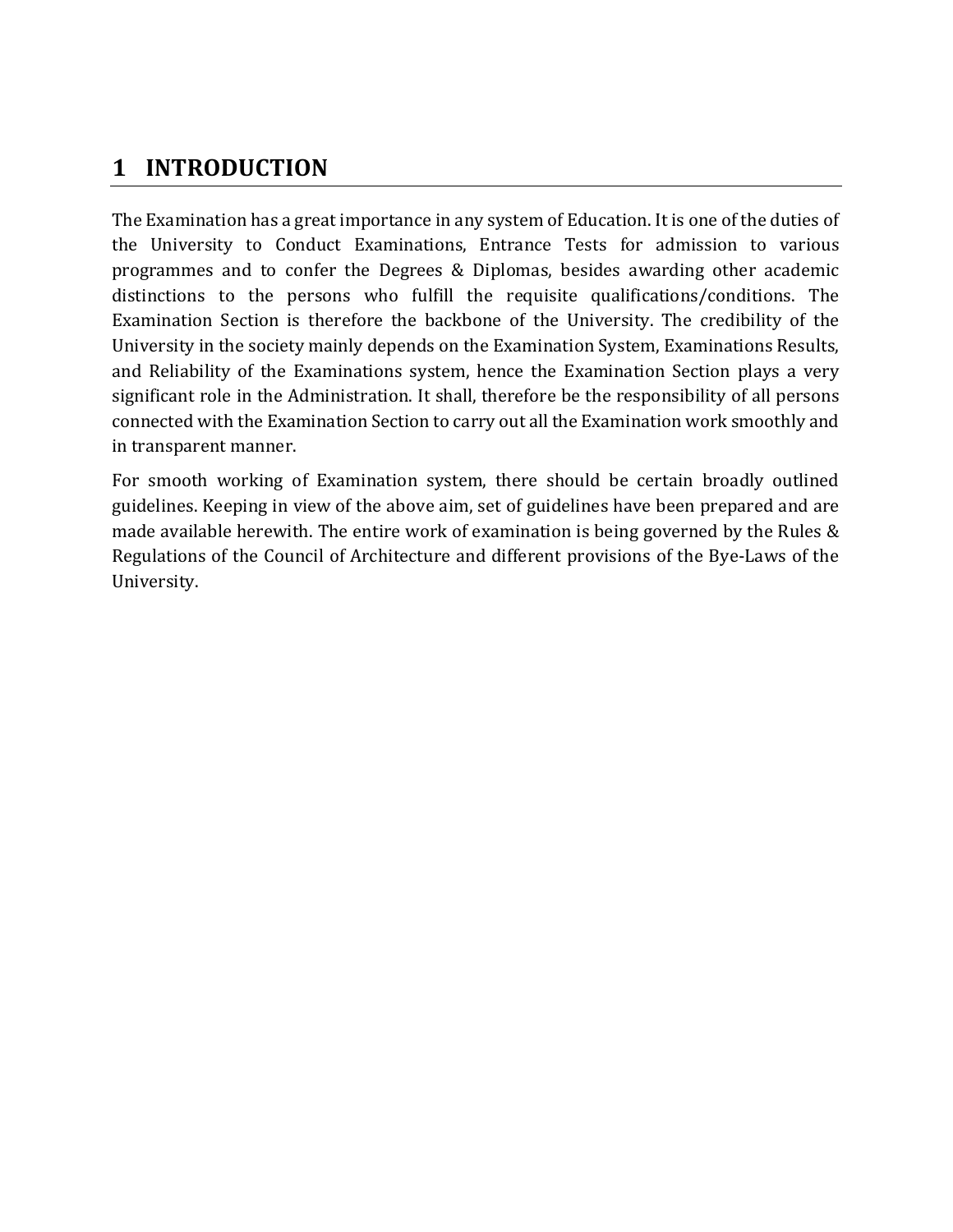# 2 REGULATIONS OF B. ARCH PROGRAMME D Y PATIL DEEMED TO BE UNIVERSITY

### (EFFECTIVE 2018)

#### ADMISSION to Semester I of Bachelor of Architecture Programme

A candidate shall be given admission to the Semester I B Arch program as per COA norms and D Y Patil Deemed to be University norms

#### EXAMINATION of SEMESTER I of Bachelor of Architecture

Candidates will be examined in the courses prescribed in the examination scheme for Semester I of Bachelor Architecture which will be conducted by the School of Architecture under D Y Patil Deemed to be University.

#### THEORY EXAMINATION

- A candidate for being eligible for admission to the Theory Examination of Semester I of Bachelor of Architecture Program.
	- a) Must have kept 75% attendance for semester I.

#### VIVA-VOCE EXAMINATION

No Viva-Voce examinations scheduled in Semester I.

#### ADMISSION to SEMESTER II of Bachelor of Architecture Programme

 A candidate shall be allowed to take admission to Semester II irrespective of grades obtained in each course of Semester I

#### EXAMINATION of SEMESTER II of Bachelor of Architecture

Candidates will be examined in the courses prescribed in the examination scheme for Semester II of Bachelor Architecture which will be conducted by the School of Architecture under D Y Patil Deemed to be University.

#### THEORY EXAMINATION

- A candidate for being eligible for admission to the Theory Examination of Semester II of Bachelor of Architecture programme,
	- b) Must have passed in all Internal Sessionals of semester I
	- c) Must have kept 75% attendance for semester II in a School of architecture under D Y Patil Deemed to be University.

- A candidate for being eligible for admission to the Viva-voce Examination of Semester II of Bachelor of Architecture programme,
	- a) Must have passed in all Internal Sessionals of semester I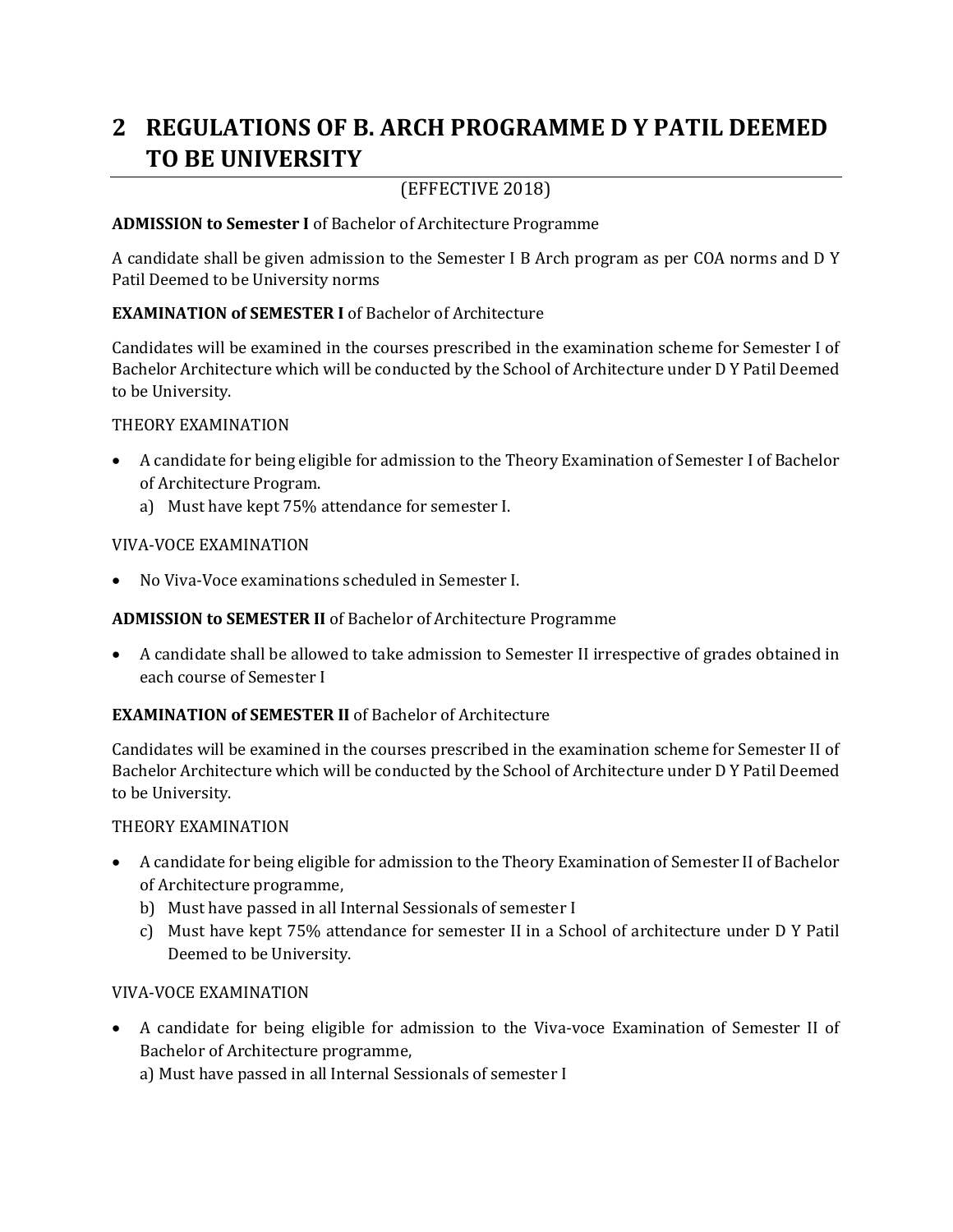b) Must have passed Internal Sessionals for the courses of semester II for which Viva-Voce examination is to be conducted

c) Must have kept 75% attendance for semester II in a School of Architecture under D Y Patil Deemed to be University.

#### ADMISSION to SEMESTER III of Bachelor of Architecture Programme

- A candidate for being eligible for admission to the Semester III of the of the Bachelor of Architecture degree program of the University,
	- a) Must have passed all Internal Sessionals of Semester I
	- b) Must have kept 75% attendance for semester II in a School of architecture under to D Y Patil Deemed to be University.

#### EXAMINATION of SEMESTER III of Bachelor of Architecture

Candidates will be examined in the courses prescribed in the examination scheme for Semester III of Bachelor Architecture which will be conducted by the School of Architecture under D Y Patil Deemed to be University.

#### THEORY EXAMINATION

- A candidate for being eligible for admission to the theory examination of Semester II of Bachelor of Architecture Programme,
	- a) Must have passed in all Internal Sessional of Semester I and Semester II
	- b) Must have passed semester I examination
	- c) Must have kept 75% attendance for semester III in a School of architecture under to D Y Patil Deemed to be University.

#### VIVA-VOCE EXAMINATION

- A candidate for being eligible for admission to the viva-voce examination of Semester III of Bachelor of Architecture Programme,
	- a) Must have passed in all Internal Sessional of semester II
	- b) Must have passed Internal Sessionals for the courses of semester III for which Viva-Voce examination is to be conducted
	- c) Must have passed semester I examination
	- d) Must have kept 75% attendance for semester III in the School of architecture under D Y Patil Deemed to be University.

#### ADMISSION to SEMESTER IV of Bachelor of Architecture Programme

- A candidate for being eligible for admission to the Semester IV of the of the Bachelor of Architecture degree program of the University,
	- a) Must have passed all Internal Sessional of Semester II
	- b) Must have passed semester I examination
	- c) Must have kept 75% attendance for semester III in the School of architecture under to D Y Patil Deemed to be University.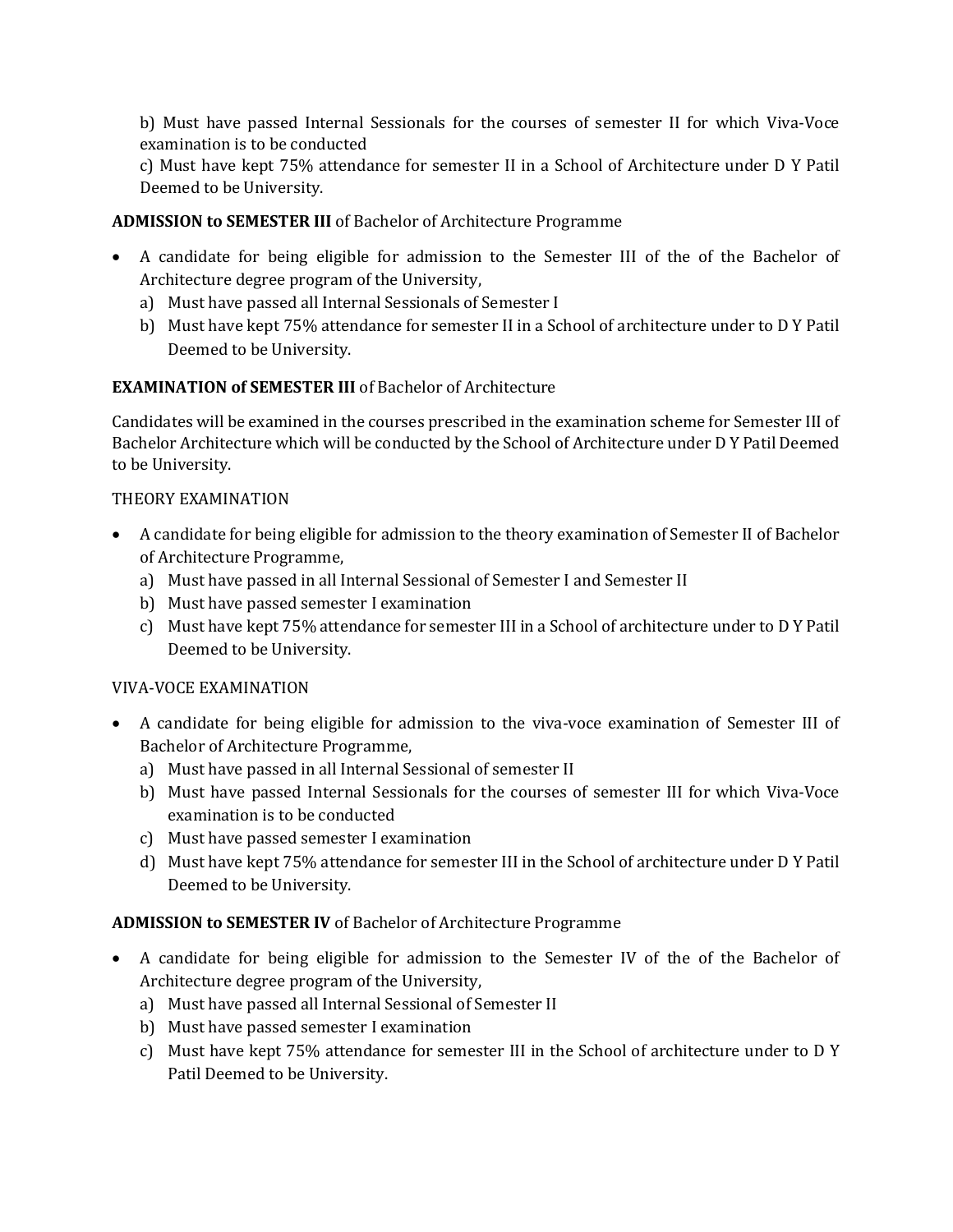#### EXAMINATION of SEMESTER IV of Bachelor of Architecture

Candidates will be examined in the courses prescribed in the examination scheme for Semester IV of Bachelor Architecture which will be conducted by the School of Architecture under D Y Patil Deemed to be University.

#### THEORY EXAMINATION

- A candidate for being eligible for admission to the theory examination of Semester IV of Bachelor of Architecture programme,
	- a) Must have passed in all Internal Sessional of Semester II and Semester III
	- b) Must have passed semester II examination
	- c) Must have kept 75% attendance for semester IV in a School of architecture under to D Y Patil Deemed to be University.

#### VIVA-VOCE EXAMINATION

- A candidate for being eligible for admission to the VIVA-VOCE examination of Semester IV of Bachelor of Architecture programme,
	- a) Must have passed in all Sessional (internal heads) of semester III
	- b) Must have passed Internal Sessional for the courses of semester IV for which Viva-Voce examination is to be conducted
	- c) Must have passed semester II examination
	- d) Must have kept 75% attendance for semester IV in the School of architecture under D Y Patil Deemed to be University.

#### ADMISSION to SEMESTER V of Bachelor of Architecture Programme

- A candidate for being eligible for admission to the Semester V of the of the Bachelor of Architecture degree program of the University,
	- a) Must have passed all Internal Sessional of Semester III
	- b) Must have passed semester II examination
	- c) Must have kept 75% attendance for semester IV in the School of architecture under to D Y Patil Deemed to be University.

#### EXAMINATION of SEMESTER V of Bachelor of Architecture Programme

Candidates will be examined in the courses prescribed in the examination scheme for Semester V of Bachelor Architecture which will be conducted by the School of Architecture under D Y Patil Deemed to be University.

#### THEORY EXAMINATION

- A candidate for being eligible for admission to the theory examination of Semester V of Bachelor of Architecture programme,
	- a) Must have passed in all Internal Sessional of Semester III and Semester IV
	- b) Must have passed semester III examination
	- c) Must have kept 75% attendance for semester V in the School of architecture under to D Y Patil Deemed to be University.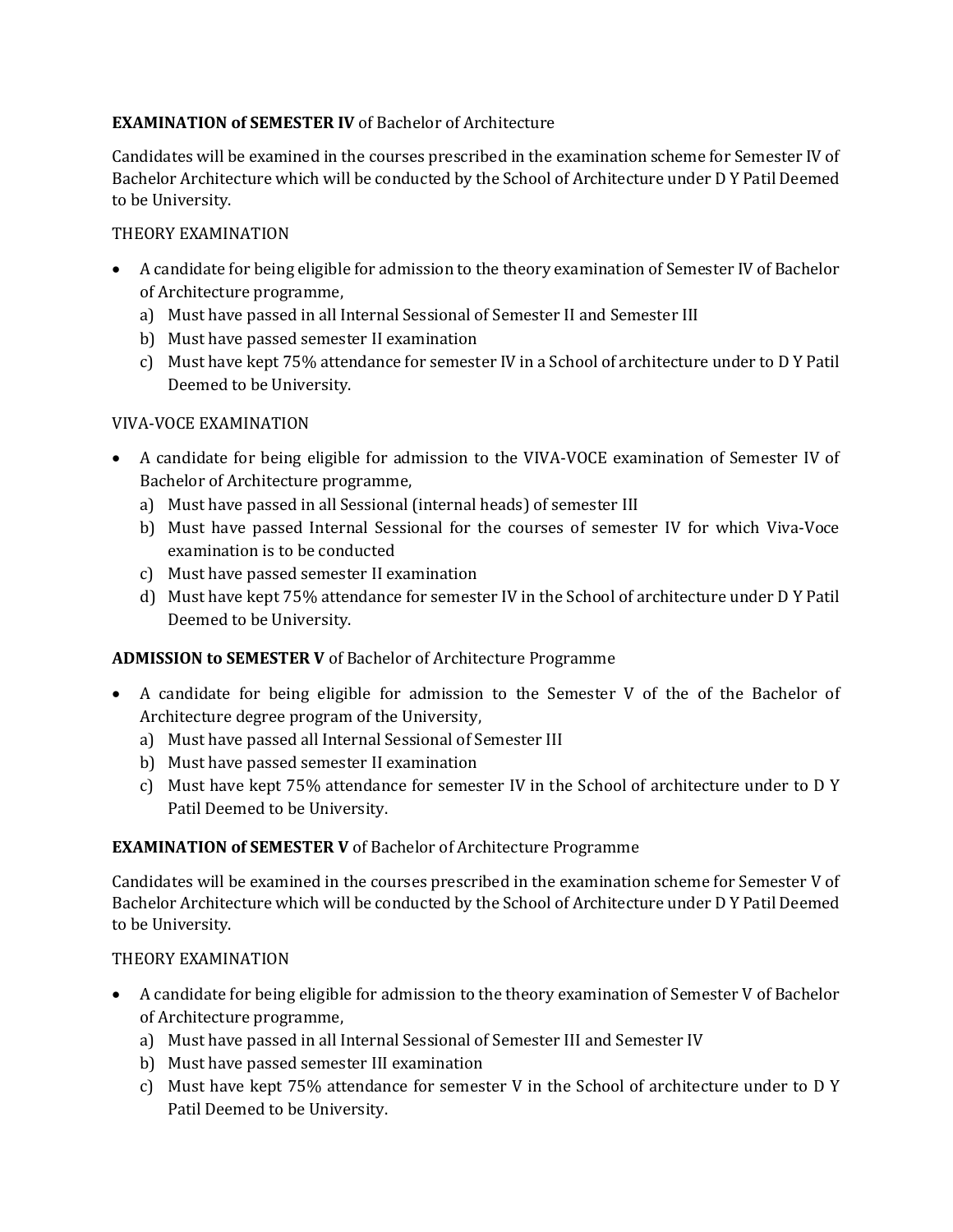#### VIVA-VOCE EXAMINATION

- A candidate for being eligible for admission to the VIVA-VOCE examination of Semester V of Bachelor of Architecture programme,
	- a) Must have passed in all Internal Sessional) of semester IV
	- b) Must have passed Internal Sessional for the courses of semester V for which Viva-Voce examination is to be conducted
	- c) Must have passed semester III examination
	- d) Must have kept 75% attendance for semester V in the School of architecture under D Y Patil Deemed to be University.

#### ADMISSION to SEMESTER VI of Bachelor of Architecture Programme

- A candidate for being eligible for admission to the Semester VI of the of the Bachelor of Architecture degree program of the University,
	- d) Must have passed all Internal Sessional of Semester IV
	- e) Must have passed semester III examination
	- f) Must have kept 75% attendance for semester V in the School of architecture under to D Y Patil Deemed to be University.

#### EXAMINATION of SEMESTER VI of Bachelor of Architecture

Candidates will be examined in the courses prescribed in the examination scheme for Semester VI of Bachelor Architecture which will be conducted by the D Y Patil Deemed to be University.

#### THEORY EXAMINATION

- A candidate for being eligible for admission to the theory examination of Semester VI of Bachelor of Architecture programme,
	- d) Must have passed in all Internal Sessional of Semester IV and Semester V
	- e) Must have passed semester IV examination
	- f) Must have kept 75% attendance for semester VI in the School of architecture under to D Y Patil Deemed to be University.

- A candidate for being eligible for admission to the VIVA-VOCE examination of Semester VI of Bachelor of Architecture programme,
	- e) Must have passed in all Internal Sessional of semester V
	- f) Must have passed Internal Sessional for the courses of semester VI for which Viva-Voce examination is to be conducted
	- g) Must have passed semester IV examination
	- h) Must have kept 75% attendance for semester VI in the School of architecture under D Y Patil Deemed to be University.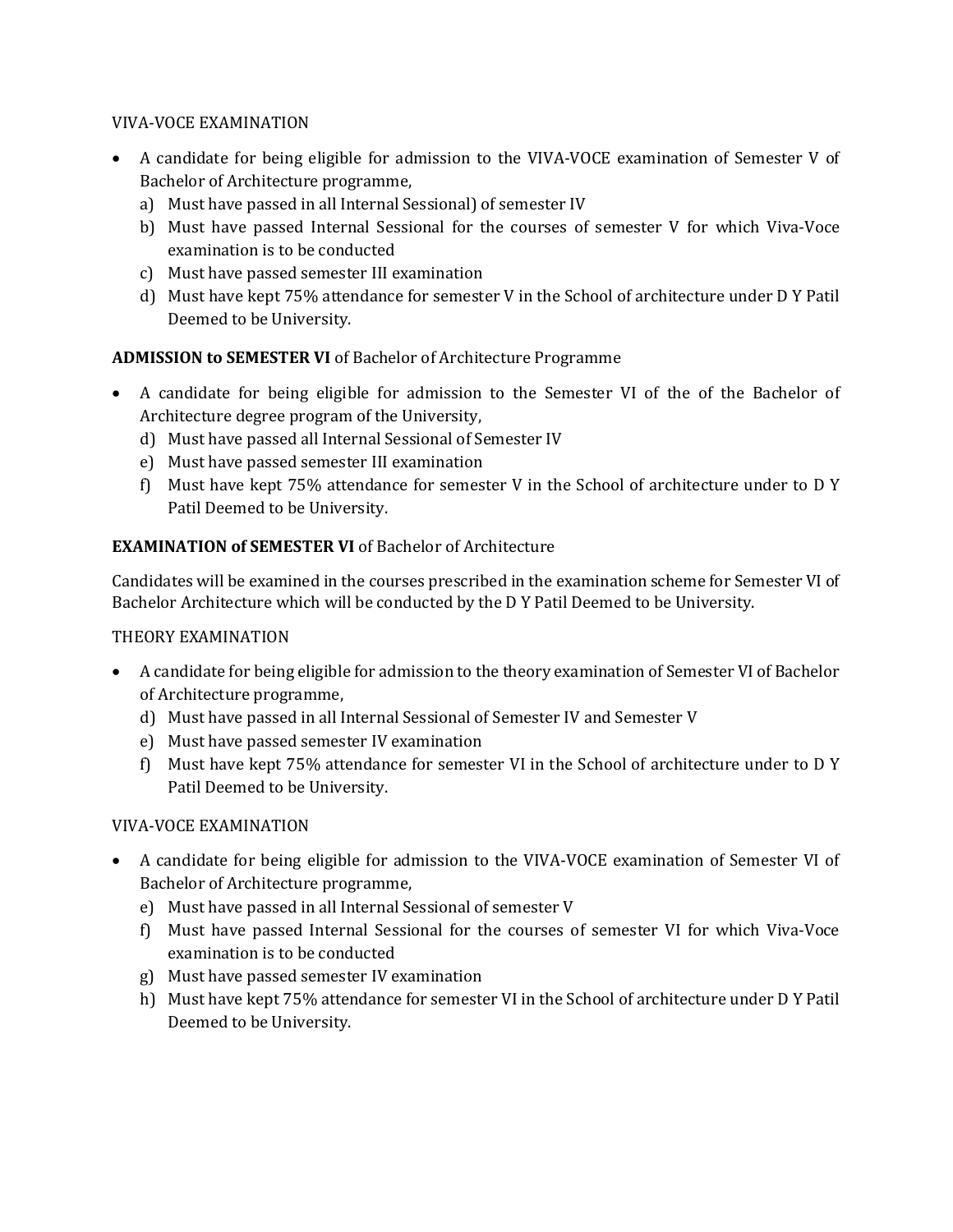#### ADMISSION to SEMESTER VII of Bachelor of Architecture Programme

- A candidate for being eligible for admission to the Semester VII of the of the Bachelor of Architecture degree program of the University,
	- a) Must have passed all Internal Sessional of Semester V
	- b) Must have passed semester IV examination
	- c) Must have kept 75% attendance for semester VI in the School of architecture under to D Y Patil Deemed to be University.

#### EXAMINATION of SEMESTER VII of Bachelor of Architecture

Candidates will be examined in the courses prescribed in the examination scheme for Semester VII of Bachelor Architecture which will be conducted by the School of Architecture under D Y Patil Deemed to be University.

#### THEORY EXAMINATION

- A candidate for being eligible for admission to the theory examination of Semester VII of Bachelor of Architecture programme,
	- a) Must have passed in all Internal Sessional of Semester V and Semester VI
	- b) Must have passed semester V examination
	- c) Must have kept 75% attendance for semester VII in the School of architecture under to D Y Patil Deemed to be University.

#### VIVA-VOCE EXAMINATION

- A candidate for being eligible for admission to the VIVA-VOCE examination of Semester VII of Bachelor of Architecture programme,
	- a) Must have passed in all Internal Sessional of semester VI
	- b) Must have passed Internal Sessional for the courses of semester VII for which Viva-Voce examination is to be conducted
	- c) Must have passed semester V examination
	- d) Must have kept 75% attendance for semester VII in the School of architecture under D Y Patil Deemed to be University.

#### ADMISSION to SEMESTER VIII of Bachelor of Architecture Programme

- A candidate for being eligible for admission to the Semester VIII of the of the Bachelor of Architecture degree program of the University,
	- a) Must have passed all Internal Sessional of Semester VI
	- b) Must have passed semester V examination
	- c) Must have kept 75% attendance for semester VII in the School of architecture under to D Y Patil Deemed to be University.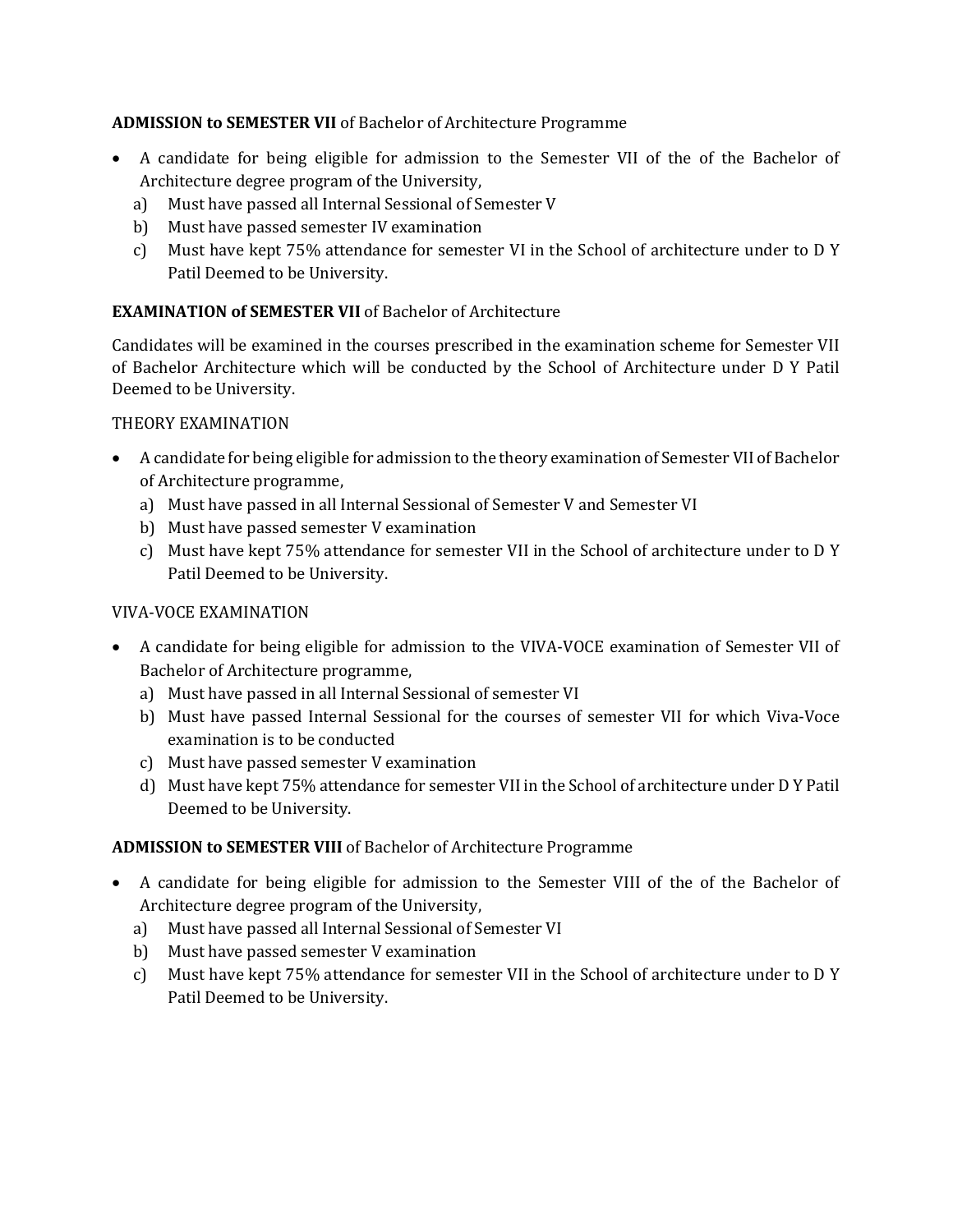#### EXAMINATION of SEMESTER VIII of Bachelor of Architecture

Candidates will be examined in the courses prescribed in the examination scheme for Semester VIII of Bachelor Architecture which will be conducted by the School of Architecture under D Y Patil Deemed to be University.

#### THEORY EXAMINATION

- A candidate for being eligible for admission to the theory examination of Semester VIII of Bachelor of Architecture programme,
	- a) Must have passed in all Internal Sessional of Semester VI and Semester VII
	- b) Must have passed semester VI examination
	- c) Must have kept 75% attendance for semester VIII in the School of architecture under to D Y Patil Deemed to be University.

#### VIVA-VOCE EXAMINATION

- A candidate for being eligible for admission to the VIVA-VOCE examination of Semester VIII of Bachelor of Architecture programme,
	- e) Must have passed in all Internal Sessional of semester VII
	- f) Must have passed Internal Sessional for the courses of semester VIII for which Viva-Voce examination is to be conducted
	- g) Must have passed semester VI examination
	- h) Must have kept 75% attendance for semester VIII in the School of architecture under D Y Patil Deemed to be University.

#### ADMISSION to SEMESTER IX of Bachelor of Architecture Programme

- A candidate for being eligible for admission to the Semester IX of the of the Bachelor of Architecture degree program of the University,
	- a) Must have passed all Internal Sessionals of Semester VII
	- b) Must have passed semester VI examination
	- c) Must have kept 75% attendance for semester VIII in the School of architecture under to D Y Patil Deemed to be University.

#### EXAMINATION of SEMESTER IX of Bachelor of Architecture Programme

Candidates will be examined in the courses prescribed in the examination scheme for Semester VIII of Bachelor Architecture which will be conducted by the School of Architecture under D Y Patil Deemed to be University.

THEORY EXAMINATION – No Theory examinations scheduled in Semester IX

- A candidate for being eligible for admission to the VIVA-VOCE examination of Semester IX of Bachelor of Architecture programme,
	- a) Must have passed in all Internal Sessionals of semester VIII
	- b) Must have passed semester VII examination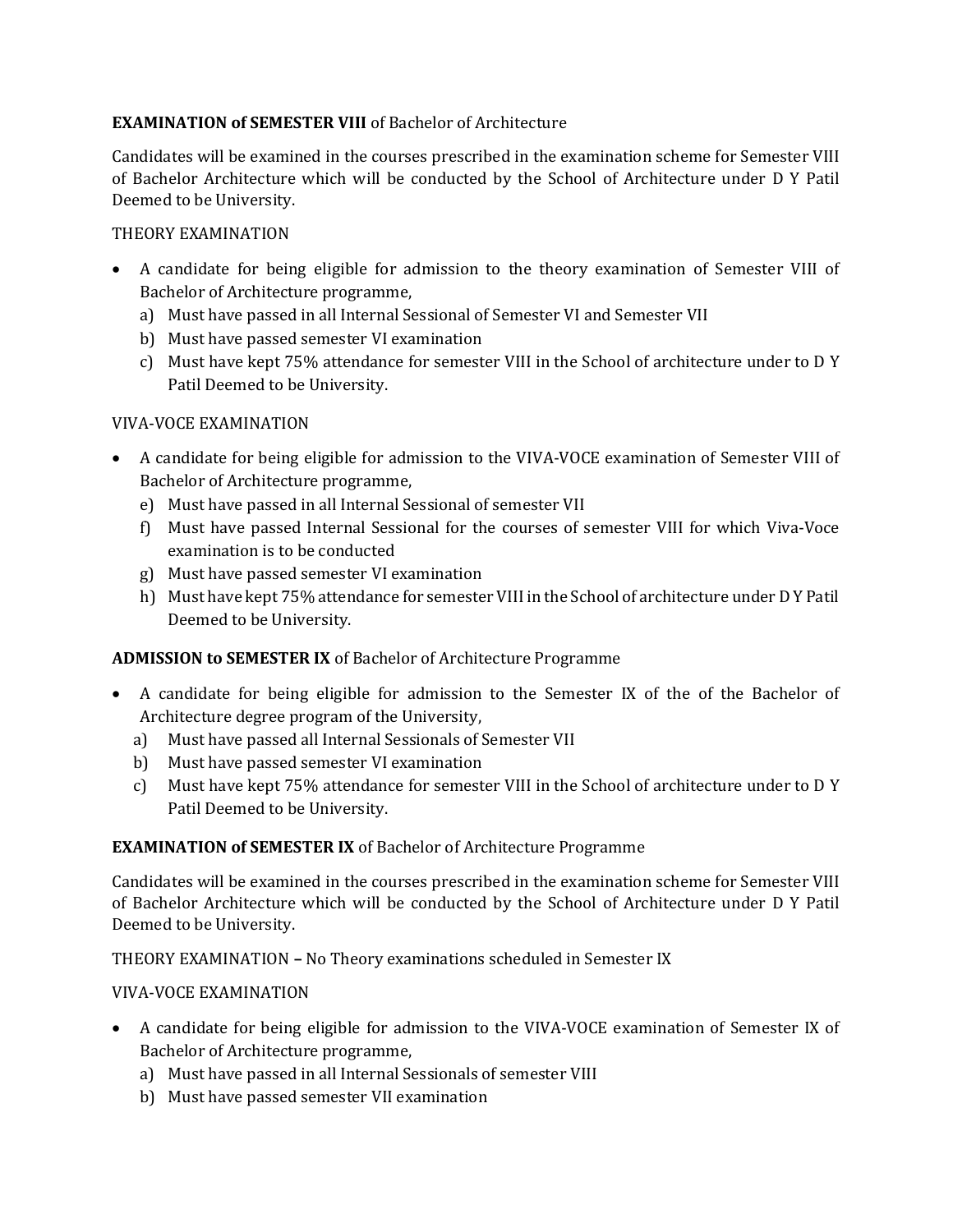c) Must have completed professional training as prescribed in the syllabus of Semester IX and obtained a certificate from the employer

#### ADMISSION to SEMESTER X of Bachelor of Architecture Programme

- A candidate for being eligible for admission to the Semester X of the of the Bachelor of Architecture degree program of the University,
	- a) Must have passed all Internal Sessionals of Semester VIII
	- b) Must have passed semester VII examination
	- c) Must have completed professional training as prescribed in the syllabus of Semester IX and obtained a certificate from the employer

#### EXAMINATION of SEMESTER X of Bachelor of Architecture Programme

Candidates will be examined in the courses prescribed in the examination scheme for Semester X of Bachelor Architecture which will be conducted by the D Y Patil Deemed to be University.

THEORY EXAMINATION – No Theory examinations scheduled in Semester X

- The external examiners and the internal examiners shall conduct the Viva voce. The external examiner shall have minimum 10 years of experience.
- A candidate for being eligible for admission to the VIVA-VOCE examination of Semester X of Bachelor of Architecture programme,
	- a) Must have passed Internal Sessionals for the courses of semester X for which Viva-Voce examination is to be conducted
	- b) Must have passed semester VIII and Semester IX examination
	- c) Must have kept 75% attendance for Semester X in the School of architecture under D Y Patil Deemed to be University.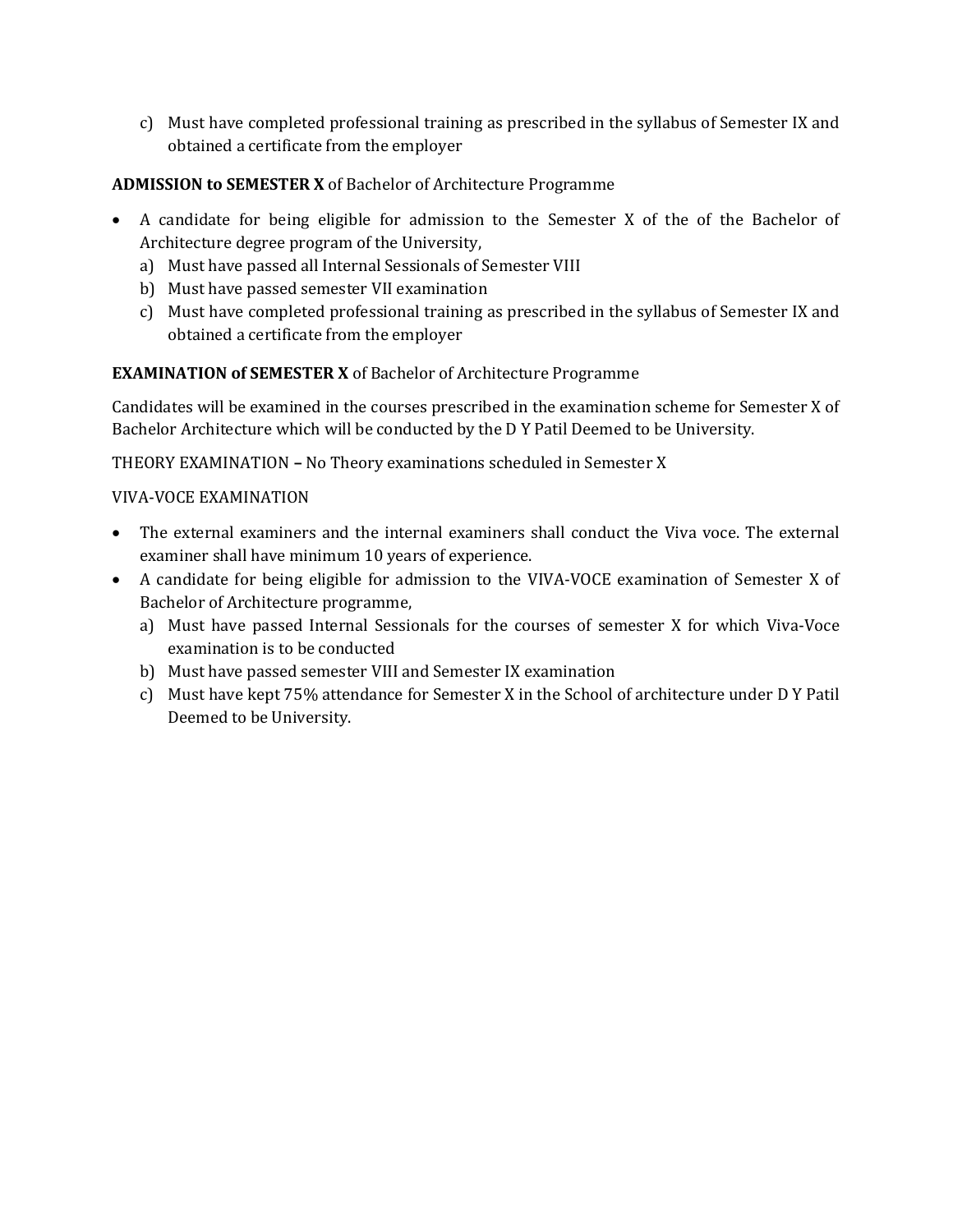# 3 ASSESSMENT PATTERN IN B. ARCH

# 3.1 Internal Assessment - Sessional Marking

Continuous evaluation and assessment is an integral part of teaching & learning process. It shall provide the direction for delivering the quality education to each candidate.

Assessment and evaluation in the courses shall be done as per one or more or all methods whichever is suitable and decided as per the teaching and assessment plan.

- a. Sessional assignments/submissions
- b. Studio projects in studio courses
- c. Class tests for theory courses

Candidate needs to score minimum 50% marks in total in each course's internal assessment to qualify as passed in the said course.

Candidate needs to keep satisfactory attendance (minimum 75%) to qualify for submission of sessional work/s on each stage as prescribed by teaching and assessment plan for each course.

### 3.2 External Assessment – External Marking

- a. Semester end Theory Examinations for theory courses
- b. Semester end Jury/ Viva Voce Examinations for studio courses

Candidate needs to score minimum 50% marks in total in each course's internal assessment to qualify as passed in the said course.

#### 3.3 Examination procedure

As per the regulations laid down by the Council of Architecture the D Y Patil School of Architecture follows the Semester Pattern. Examinations are conducted at the end of every Semester. Examination is conducted in the following two methods

- 1. Theory Exams- written exams (writing, sketching, drafting)
- 2. Jury/Viva Voce (oral explanation of one's design)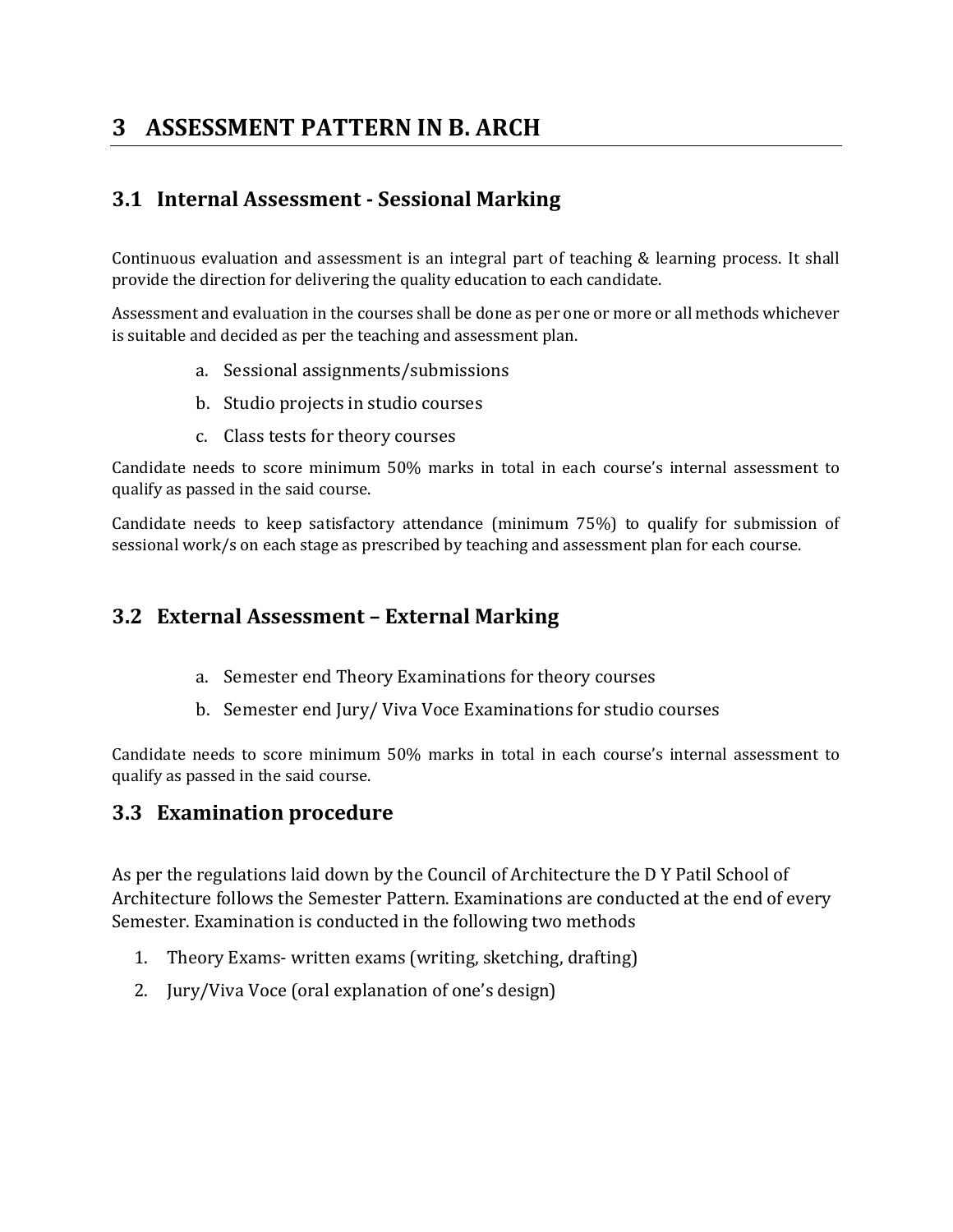# 4 EXAMINATION SCHEME – SEMESTER WISE

|                |                                          |                    |                |                                   |                |                |                |                | <b>EXAMINATION SCHEME SEMESTER-I</b> |                                               |                                                      |                                           |                                               |                                    |                                                             |                              |
|----------------|------------------------------------------|--------------------|----------------|-----------------------------------|----------------|----------------|----------------|----------------|--------------------------------------|-----------------------------------------------|------------------------------------------------------|-------------------------------------------|-----------------------------------------------|------------------------------------|-------------------------------------------------------------|------------------------------|
|                |                                          |                    |                | <b>TEACHING SCHEME</b>            |                |                | <b>CREDITS</b> |                |                                      |                                               |                                                      | <b>EXAMINATION SCHEME</b>                 | <b>INTERNAL</b>                               | <b>EXTERNAL VIVA</b>               |                                                             | <b>TOTAL</b><br><b>MARKS</b> |
|                | <b>SUBJECT</b>                           | CODE               |                |                                   |                |                |                |                |                                      | THEORY EXAMINATION                            |                                                      |                                           | SESSIONAL                                     | <b>VOCE</b>                        |                                                             |                              |
| S.<br>N.       |                                          |                    | LECTURE        | STUDIO                            | TOTAL          | THEORY         | STUDIO         | TOTAL          | MAXIMU<br>M<br>MARKS                 | <b>MINIMUM</b><br><b>MARKS FOR</b><br>PASSING | <b>DURATION OF</b><br><b>EXAM IN</b><br><b>HOURS</b> | <b>MAXIM</b><br><b>UM</b><br><b>MARKS</b> | <b>MINIMUM</b><br><b>MARKS FOR</b><br>PASSING | <b>MAXIMU</b><br>M<br><b>MARKS</b> | <b>MINIMU</b><br>M<br><b>MARKS</b><br><b>FOR</b><br>PASSING |                              |
| $\mathbf{1}$   | ARCHITECTURAL DESIGN-1                   | <b>BAR-CD01-01</b> |                | 4                                 | 4              |                | 4              | 4              |                                      |                                               |                                                      | 200                                       | 100                                           |                                    |                                                             | 200                          |
| $\overline{2}$ | <b>VISUAL DESIGN-1</b>                   | <b>BAR-CD02-01</b> |                | 4                                 | 4              |                | 4              | 4              |                                      |                                               |                                                      | 200                                       | 100                                           |                                    |                                                             | 200                          |
| $\overline{3}$ | <b>GRAPHICS-1</b>                        | <b>BAR-CT01-01</b> |                | 6                                 | 6              |                | 6              | 6              |                                      |                                               |                                                      | 300                                       | 150                                           |                                    |                                                             | 300                          |
| 5              | HISTORY OF CULTURE AND<br>ARCHITECTURE-1 | <b>BAR-CA01-01</b> | $\overline{2}$ |                                   | $\overline{2}$ | $\overline{2}$ |                | $\overline{2}$ | 50                                   | 20                                            | 2                                                    | 50                                        | 25                                            |                                    |                                                             | 100                          |
| $\overline{4}$ | VISUAL ARTS-1                            | <b>BAR-CA02-01</b> |                | 4                                 | 4              |                | $\overline{4}$ | 4              |                                      |                                               |                                                      | 200                                       | 100                                           |                                    |                                                             | 200                          |
| 6              | <b>BUILDING CONSTRUCTION-1</b>           | BAR-BS01-01        | $\mathbf{1}$   | 3                                 | 4              | $\mathbf{1}$   | 3              | 4              | 100                                  | 40                                            | 3                                                    | 100                                       | 50                                            |                                    |                                                             | 200                          |
| 8              | <b>STRUCTURAL SYSTEMS-1</b>              | BAR-BS02-01        | $\overline{2}$ |                                   | $\mathbf{2}$   | $\overline{2}$ |                | $\overline{2}$ | 50                                   | 20                                            | $\overline{2}$                                       | 50                                        | 25                                            |                                    |                                                             | 100                          |
| $\overline{7}$ | <b>ENVIROMENTAL STUDIES-1</b>            | BAR-BS03-01        | $\overline{2}$ |                                   | $\mathbf{2}$   | $\overline{2}$ |                | $\overline{2}$ |                                      |                                               |                                                      | 100                                       | 50                                            |                                    |                                                             | 100                          |
| 9              | ELECTIVE-1                               | <b>BAR-EL01-01</b> | $\mathbf{1}$   | $\mathbf{2}$<br>$\mathbf{1}$<br>1 |                |                | $\mathbf{1}$   | $\overline{2}$ |                                      |                                               |                                                      | 100                                       | 50                                            |                                    |                                                             | 100                          |
|                | <b>TOTAL</b>                             |                    |                |                                   | 30             |                |                | 30             |                                      |                                               |                                                      |                                           |                                               |                                    |                                                             | 1500                         |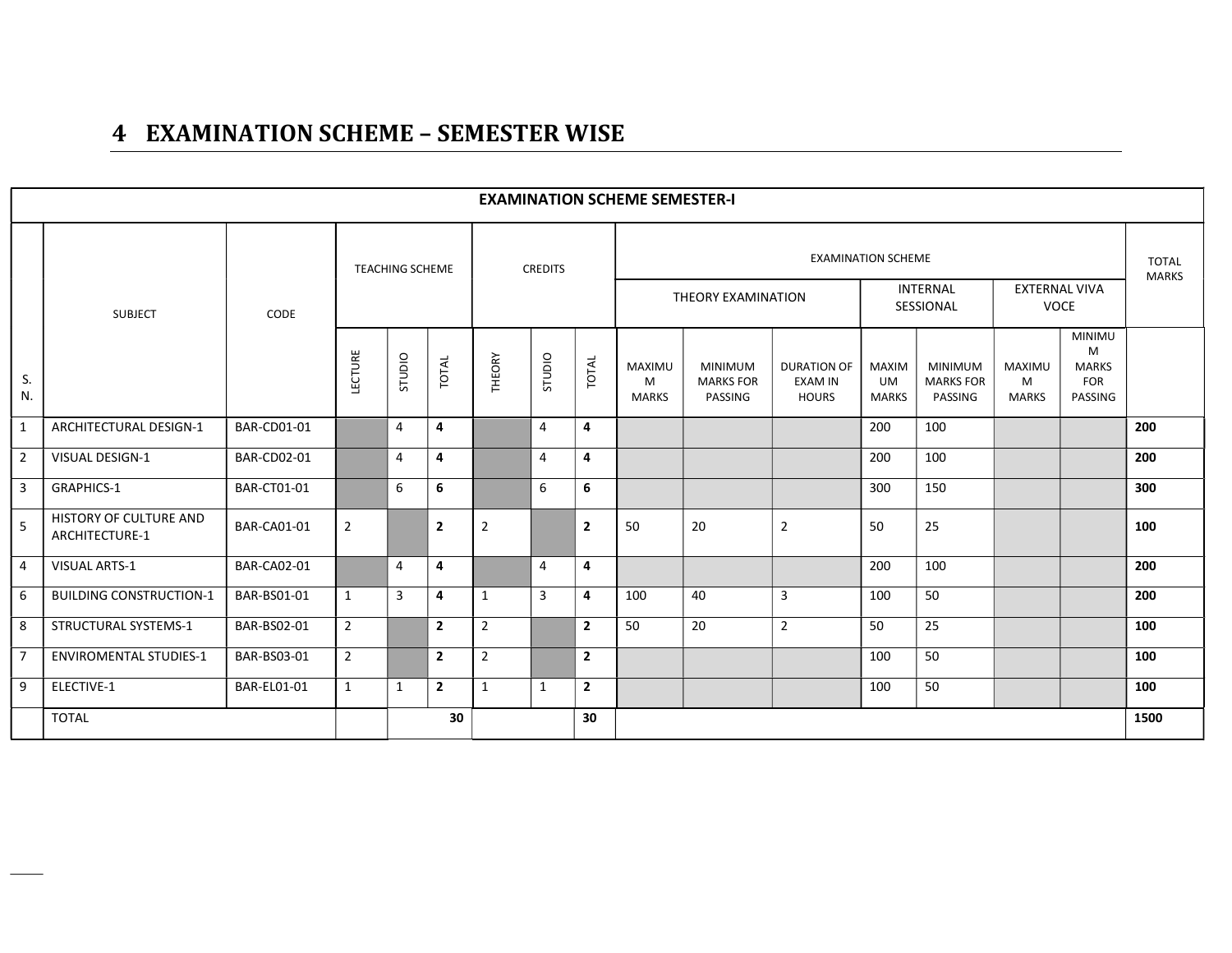|                |                                                 |                    |                |                        |                |                |                |                | <b>EXAMINATION SCHEME SEMESTER-II</b> |                                               |                                |                                                        |                                               |                             |                                                             |                              |
|----------------|-------------------------------------------------|--------------------|----------------|------------------------|----------------|----------------|----------------|----------------|---------------------------------------|-----------------------------------------------|--------------------------------|--------------------------------------------------------|-----------------------------------------------|-----------------------------|-------------------------------------------------------------|------------------------------|
|                | <b>SUBJECT</b>                                  | CODE               |                | <b>TEACHING SCHEME</b> |                |                | <b>CREDITS</b> |                |                                       | THEORY EXAMINATION                            |                                | <b>EXAMINATION SCHEME</b><br><b>INTERNAL SESSIONAL</b> |                                               |                             | EXTERNAL VIVA VOCE                                          | <b>TOTAL</b><br><b>MARKS</b> |
| S.<br>N.       |                                                 |                    | LECTURE        | STUDIO                 | TOTAL          | THEORY         | STUDIO         | TOTAL          | MAXIMU<br>M<br><b>MARKS</b>           | <b>MINIMUM</b><br><b>MARKS FOR</b><br>PASSING | <b>DURAT</b><br>ION OF<br>EXAM | <b>MAXIMUM</b><br><b>MARKS</b>                         | <b>MINIMUM</b><br><b>MARKS FOR</b><br>PASSING | MAXIMU<br>м<br><b>MARKS</b> | <b>MINIMU</b><br>M<br><b>MARKS</b><br><b>FOR</b><br>PASSING |                              |
| $\mathbf{1}$   | ARCHITECTURAL DESIGN-2                          | <b>BAR-CD01-02</b> |                | 4                      | 4              |                | 4              | 4              |                                       |                                               |                                | 100                                                    | 50                                            | 100                         | 50                                                          | 200                          |
| $\overline{2}$ | <b>VISUAL DESIGN-2</b>                          | <b>BAR-CD02-02</b> |                | 4                      | 4              |                | 4              | 4              |                                       |                                               |                                | 100                                                    | 50                                            | 100                         | 50                                                          | 200                          |
| $\overline{3}$ | <b>GRAPHICS-2</b>                               | <b>BAR-CT01-02</b> |                | 4                      | 4              |                | 4              | 4              |                                       |                                               |                                | 200                                                    | 100                                           |                             |                                                             | 200                          |
| 4              | HISTORY OF CULTURE AND<br><b>ARCHITECTURE-2</b> | <b>BAR-CA01-02</b> | $\overline{2}$ |                        | $\overline{2}$ | $\overline{2}$ |                | $\overline{2}$ | 50                                    | 20                                            | $\overline{2}$                 | 50                                                     | 25                                            |                             |                                                             | 100                          |
| 5              | <b>VISUAL ARTS-2</b>                            | <b>BAR-CA02-02</b> |                | 4                      | 4              |                | 4              | 4              |                                       |                                               |                                | 200                                                    | 100                                           |                             |                                                             | 200                          |
| 6              | <b>BUILDING CONSTRUCTION-2</b>                  | BAR-BS01-02        | $\mathbf{1}$   | $\mathbf{3}$           | 4              | 1              | 3              | 4              | 100                                   | 40                                            | 3                              | 100                                                    | 50                                            |                             |                                                             | 200                          |
| $\overline{7}$ | STRUCTURAL SYSTEMS-2                            | BAR-BS02-02        | $\overline{2}$ |                        | $\overline{2}$ | $\overline{2}$ |                | $\mathbf{2}$   | 50                                    | 20                                            | $\overline{2}$                 | 50                                                     | 25                                            |                             |                                                             | 100                          |
| 8              | <b>ENVIROMENTAL STUDIES-2</b>                   | BAR-BS03-02        | $2^{\circ}$    |                        | $\overline{2}$ | $\overline{2}$ |                | $\overline{2}$ | 50                                    | 20                                            | $\overline{2}$                 | 50                                                     | 25                                            |                             |                                                             | 100                          |
| 9              | <b>COMMUNICATION SKILLS</b>                     | <b>BAR-AE01-02</b> | $\overline{2}$ |                        | $\overline{2}$ | $\overline{2}$ |                | $\overline{2}$ |                                       |                                               |                                | 100                                                    | 50                                            |                             |                                                             | 100                          |
| 10             | ELECTIVE-2                                      | <b>BAR-EL02-02</b> | $\mathbf{1}$   | 1                      | $\overline{2}$ | $\mathbf{1}$   | $\mathbf{1}$   | $\mathbf{2}$   |                                       |                                               |                                | 100                                                    | 50                                            |                             |                                                             | 100                          |
|                | <b>TOTAL</b>                                    |                    |                | 30                     |                |                |                | 30             |                                       |                                               |                                |                                                        |                                               |                             |                                                             | 1500                         |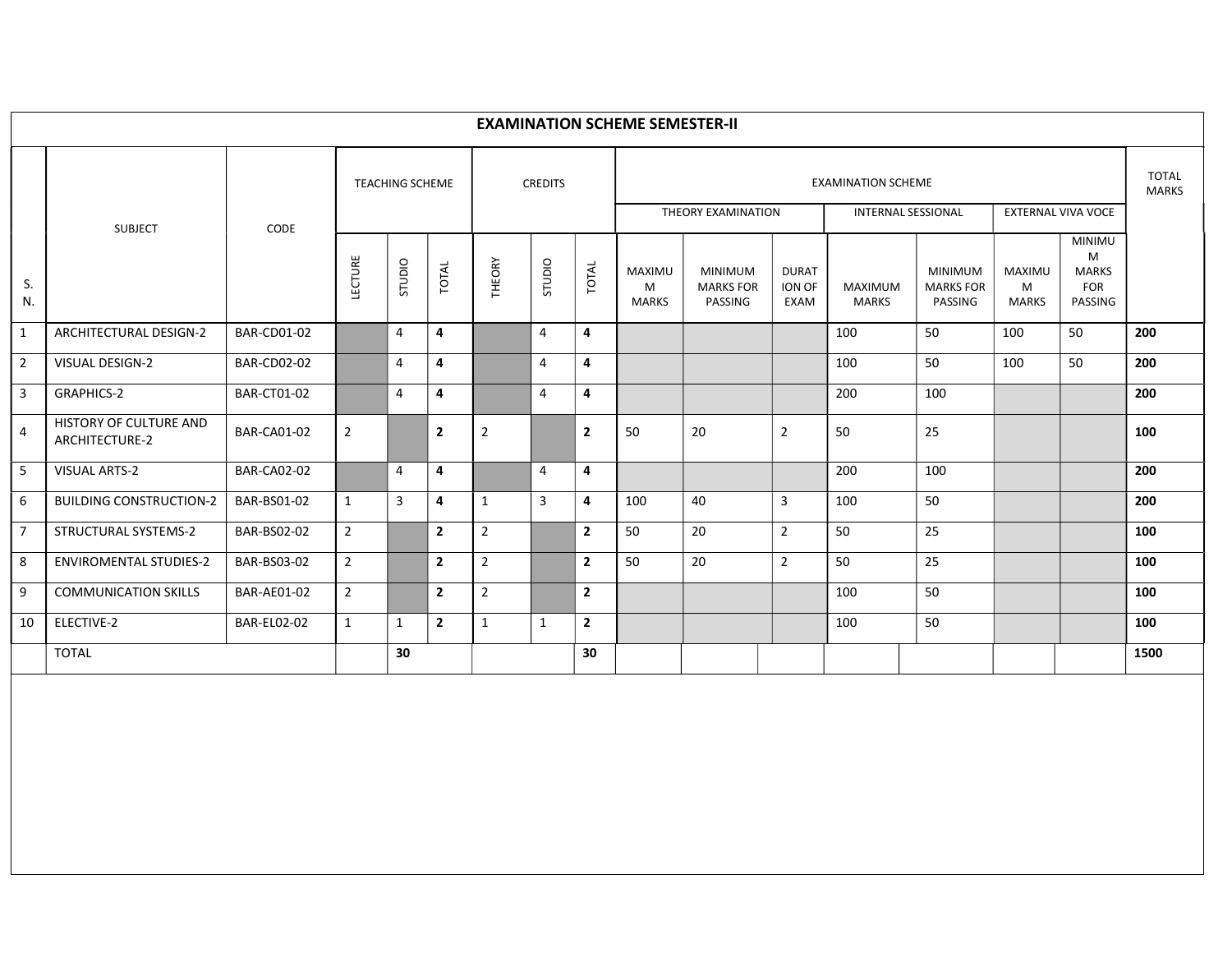|                |                                                 |                    |                |                        |                |                |                |                | <b>EXAMINATION SCHEME SEMESTER-III</b> |                                               |                                |                                |                                               |                          |                                               |                              |
|----------------|-------------------------------------------------|--------------------|----------------|------------------------|----------------|----------------|----------------|----------------|----------------------------------------|-----------------------------------------------|--------------------------------|--------------------------------|-----------------------------------------------|--------------------------|-----------------------------------------------|------------------------------|
|                |                                                 |                    |                | <b>TEACHING SCHEME</b> |                |                | <b>CREDITS</b> |                |                                        |                                               |                                | <b>EXAMINATION SCHEME</b>      |                                               |                          |                                               | <b>TOTAL</b><br><b>MARKS</b> |
|                | <b>SUBJECT</b>                                  | CODE               |                |                        |                |                |                |                |                                        | THEORY EXAMINATION                            |                                | <b>INTERNAL SESSIONAL</b>      |                                               |                          | <b>EXTERNAL VIVA VOCE</b>                     |                              |
| S.<br>N.       |                                                 |                    | LECTURE        | OIDIO                  | TOTAL          | THEORY         | OIDDIO         | TOTAL          | MAXIMU<br><b>M MARKS</b>               | <b>MINIMUM</b><br><b>MARKS FOR</b><br>PASSING | <b>DURATIO</b><br>N OF<br>EXAM | <b>MAXIMUM</b><br><b>MARKS</b> | <b>MINIMUM</b><br><b>MARKS FOR</b><br>PASSING | MAXIMU<br><b>M MARKS</b> | <b>MINIMUM</b><br><b>MARKS FOR</b><br>PASSING |                              |
| $\mathbf{1}$   | ARCHITECTURAL DESIGN-3                          | <b>BAR-CD01-03</b> |                | 6                      | 6              |                | 6              | 6              |                                        |                                               |                                | 150                            | 75                                            | 150                      | 75                                            | 300                          |
| $\overline{2}$ | <b>INTERIOR DESIGN-1</b>                        | <b>BAR-CD03-03</b> |                | $\overline{2}$         | $\overline{2}$ |                | $\overline{2}$ | $\mathbf{2}$   |                                        |                                               |                                | 50                             | 25                                            | 50                       | 25                                            | 100                          |
| 3              | <b>HISTORY OF CULTURE AND</b><br>ARCHITECTURE-3 | BAR-CA01-03        | 2              |                        | $\overline{2}$ | 2              |                | $\overline{2}$ | 50                                     | 20                                            | $\overline{2}$                 | 50                             | 25                                            |                          |                                               | 100                          |
| -5             | <b>BUILDING CONSTRUCTION-3</b>                  | BAR-BS01-03        | 1              | 3                      | 4              | $\mathbf{1}$   | 3              | 4              | 100                                    | 40                                            | 3                              | 100                            | 50                                            |                          |                                               | 200                          |
| $\overline{4}$ | STRUCTURAL SYSTEMS-3                            | BAR-BS02-03        | $\overline{2}$ |                        | $\overline{2}$ | $\overline{2}$ |                | $\overline{2}$ | 50                                     | 20                                            | $\overline{2}$                 | 50                             | 25                                            |                          |                                               | 100                          |
| 6              | <b>ENVIROMENTAL STUDIES-3</b>                   | BAR-BS03-03        | $\overline{2}$ |                        | $\mathbf{2}$   | $\sqrt{2}$     |                | $\mathbf{2}$   |                                        |                                               |                                | 50                             | 25                                            | 50                       | 25                                            | 100                          |
| 8              | <b>BUILDING SERVICES-1</b>                      | BAR-BS04-03        | $\overline{2}$ |                        | $\overline{2}$ | $\overline{2}$ |                | $\mathbf{2}$   | 50                                     | 20                                            | $\overline{2}$                 | 50                             | 25                                            |                          |                                               | 100                          |
| $\overline{7}$ | <b>SURVEYING</b>                                | <b>BAR-BS05-03</b> | $\overline{2}$ |                        | $\overline{2}$ | $\overline{2}$ |                | $\overline{2}$ | 50                                     | 20                                            | $\overline{2}$                 | 50                             | 25                                            |                          |                                               | 100                          |
| 9              | <b>COMPUTER STUDIO-1</b>                        | <b>BAR-AE02-03</b> |                | $\overline{4}$         | 4              |                | $\overline{4}$ | 4              |                                        |                                               |                                | 200                            | 100                                           |                          |                                               | 200                          |
| 10             | ELECTIVE-3                                      | <b>BAR-EL03-03</b> | $\mathbf{0}$   | $\overline{2}$         | $\overline{2}$ | $\mathbf{0}$   |                | $\mathbf{2}$   |                                        |                                               |                                | 100                            | 50                                            |                          |                                               | 100                          |
| 11             | ELECTIVE-4                                      | BAR-EL04-03        | $\mathbf{0}$   | $\overline{2}$         | $\mathbf{2}$   | $\mathbf{0}$   |                | $\mathbf{2}$   |                                        |                                               |                                | 100                            | 50                                            |                          |                                               | 100                          |
|                | <b>TOTAL</b>                                    |                    |                |                        | 30             |                |                | 30             |                                        |                                               |                                |                                |                                               |                          |                                               | 1500                         |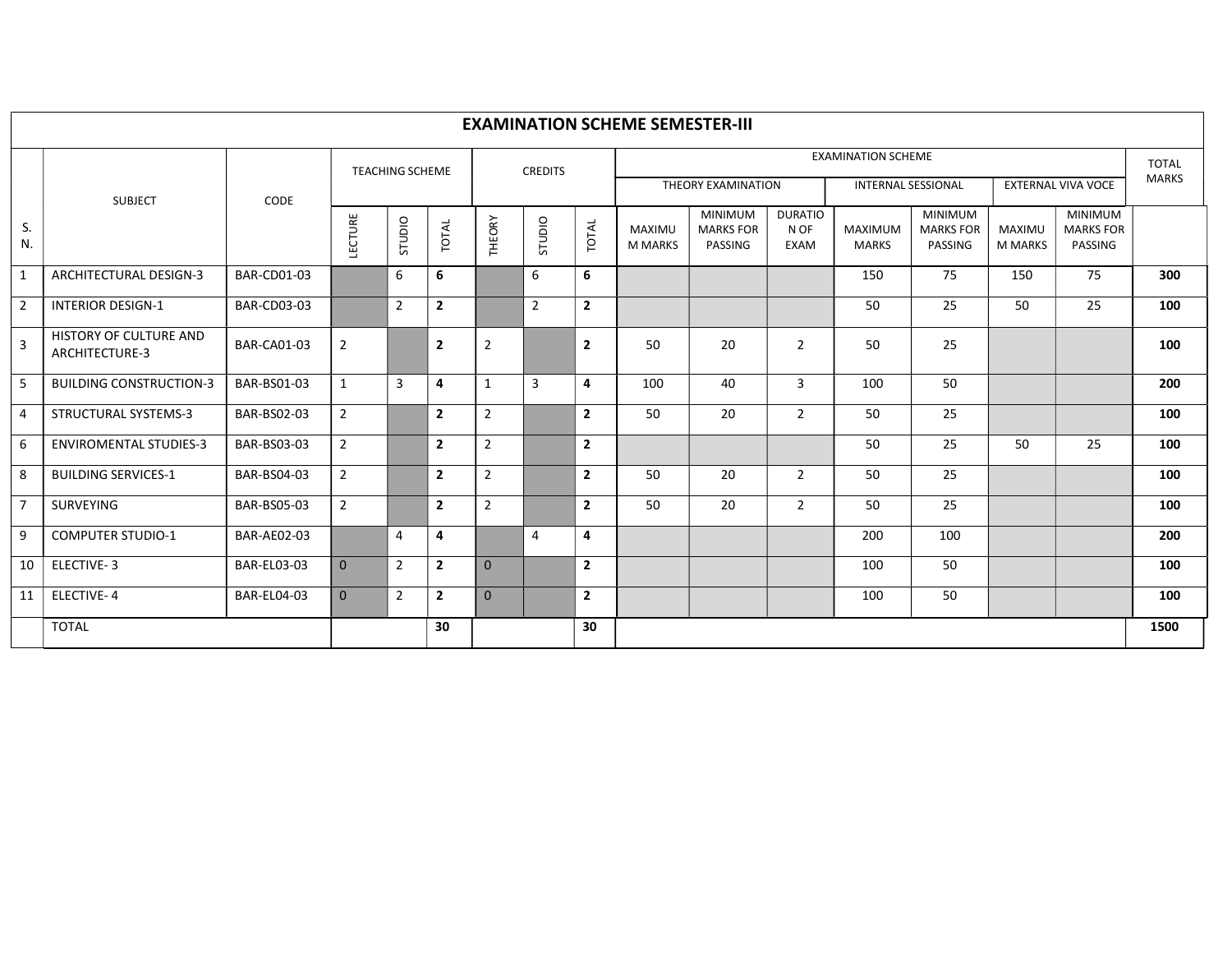|                |                                                 |                    |                |                |                 |                |                |                |                          | <b>EXAMINATION SCHEME SEMESTER-IV</b>         |                                |                                |                                               |                                           |                                               |                              |
|----------------|-------------------------------------------------|--------------------|----------------|----------------|-----------------|----------------|----------------|----------------|--------------------------|-----------------------------------------------|--------------------------------|--------------------------------|-----------------------------------------------|-------------------------------------------|-----------------------------------------------|------------------------------|
|                | <b>SUBJECT</b>                                  | CODE               |                |                | TEACHING SCHEME |                | <b>CREDITS</b> |                |                          |                                               |                                | <b>EXAMINATION SCHEME</b>      |                                               |                                           |                                               | <b>TOTAL</b><br><b>MARKS</b> |
| S.<br>N        |                                                 |                    |                |                |                 |                |                |                |                          | THEORY EXAMINATION                            |                                |                                | <b>INTERNAL SESSIONAL</b>                     |                                           | <b>EXTERNAL VIVA VOCE</b>                     |                              |
|                |                                                 |                    | LECTURE        | STUDIO         | TOTAL           | THEORY         | STUDIO         | TOTAL          | MAXIMU<br><b>M MARKS</b> | <b>MINIMUM</b><br><b>MARKS FOR</b><br>PASSING | <b>DURATIO</b><br>N OF<br>EXAM | <b>MAXIMUM</b><br><b>MARKS</b> | <b>MINIMUM</b><br><b>MARKS FOR</b><br>PASSING | <b>MAXI</b><br><b>MUM</b><br><b>MARKS</b> | <b>MINIMUM</b><br><b>MARKS FOR</b><br>PASSING |                              |
| 1              | ARCHITECTURAL DESIGN-4                          | <b>BAR-CD01-04</b> |                | 6              | 6               |                | 6              | 6              |                          |                                               |                                | 150                            | 75                                            | 150                                       | 75                                            |                              |
| 2              | <b>INTERIOR DESIGN-2</b>                        | <b>BAR-CD03-04</b> |                | $\overline{2}$ | $\mathbf{2}$    |                | $\overline{2}$ | $\overline{2}$ |                          |                                               |                                | 50                             | 25                                            | 50                                        | $\overline{25}$                               | 100                          |
| 3              | SITE PLANNING                                   | <b>BAR-CD04-04</b> | $\overline{2}$ |                | $\mathbf{2}$    | $\overline{2}$ |                | $\overline{2}$ |                          |                                               |                                | 100                            | 50                                            |                                           |                                               | 100                          |
| 5              | <b>HISTORY OF CULTURE AND</b><br>ARCHITECTURE-4 | <b>BAR-CA01-04</b> | $\overline{2}$ |                | $\overline{2}$  | $\overline{2}$ |                | $\overline{2}$ | 50                       | 20                                            | $\overline{2}$                 | 50                             | 25                                            |                                           |                                               | 100                          |
| $\overline{4}$ | <b>BUILDING CONSTRUCTION-</b><br>$\overline{4}$ | BAR-BS01-04        | $\mathbf{1}$   | $\overline{3}$ | 4               | 1              | 3              | 4              | 100                      | 40                                            | 3                              | 100                            | 50                                            |                                           |                                               | 200                          |
| 6              | STRCUTURAL SYSTEMS-4                            | BAR-BS02-04        | $\overline{2}$ |                | $\mathbf{2}$    | $\overline{2}$ |                | $\overline{2}$ | 50                       | 20                                            | $\overline{2}$                 | 50                             | 25                                            |                                           |                                               | 100                          |
| 8              | <b>ENVIROMENTAL STUDIES-4</b>                   | BAR-BS03-04        | $\overline{2}$ |                | $\mathbf{2}$    | $\overline{2}$ |                | $\overline{2}$ |                          |                                               |                                | 50                             | 25                                            | 50                                        | 25                                            | 100                          |
| $\overline{7}$ | <b>BUILDING SERVICES-2</b>                      | BAR-BS04-04        | $\overline{2}$ |                | $\mathbf{2}$    | $\overline{2}$ |                | $\overline{2}$ | 50                       | 20                                            | $\overline{2}$                 | 50                             | 25                                            |                                           |                                               | 100                          |
| 9              | <b>COMPUTER STUDIO-2</b>                        | <b>BAR-AE02-04</b> |                | $\overline{4}$ | 4               |                | $\overline{4}$ | 4              |                          |                                               |                                | 200                            | 100                                           |                                           |                                               | 200                          |
| 10             | ELECTIVE-5                                      | <b>BAR-EL05-04</b> |                | $\overline{2}$ | $\mathbf{2}$    |                | $\overline{2}$ | $\overline{2}$ |                          |                                               |                                | 100                            | 50                                            |                                           |                                               | 100                          |
| 11             | ELECTIVE-6                                      | <b>BAR-EL06-04</b> |                | $\overline{2}$ | $\mathbf{2}$    |                | $\overline{2}$ | $\overline{2}$ |                          |                                               |                                | 100                            | 50                                            |                                           |                                               | 100                          |
|                | <b>TOTAL</b>                                    |                    |                |                | 30              |                |                | 30             |                          |                                               |                                |                                |                                               |                                           |                                               | 1500                         |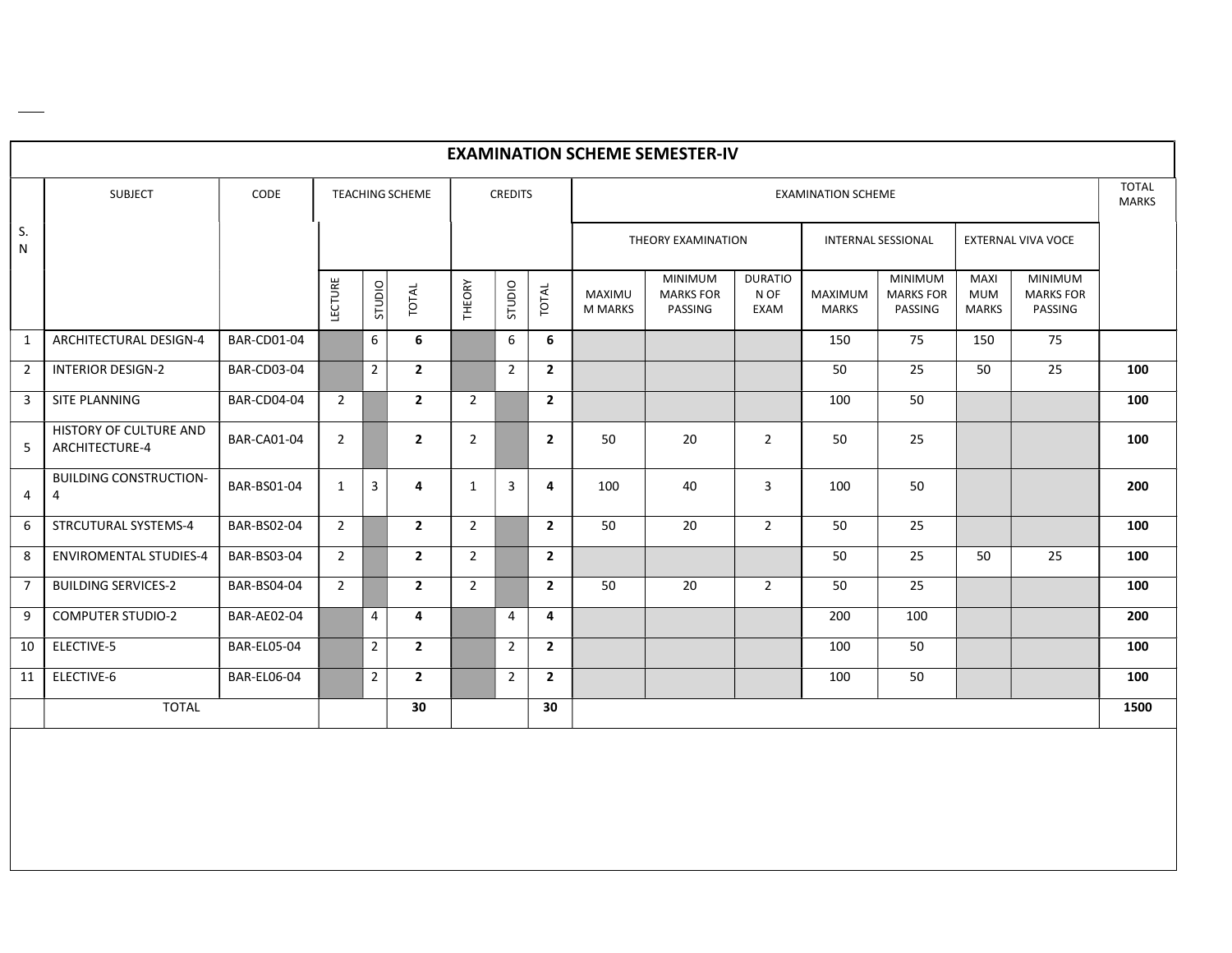|                |                                                 |                    |                |                |                         |                |                |                         |                                 | <b>EXAMINATION SCHEME SEMESTER-V</b>          |                                |                           |                                               |                                    |                                               |                              |
|----------------|-------------------------------------------------|--------------------|----------------|----------------|-------------------------|----------------|----------------|-------------------------|---------------------------------|-----------------------------------------------|--------------------------------|---------------------------|-----------------------------------------------|------------------------------------|-----------------------------------------------|------------------------------|
|                |                                                 |                    |                |                | <b>TEACHING SCHEME</b>  |                | <b>CREDITS</b> |                         |                                 |                                               |                                | <b>EXAMINATION SCHEME</b> |                                               |                                    |                                               | <b>TOTAL</b><br><b>MARKS</b> |
| S.             | <b>SUBJECT</b>                                  | CODE               |                |                |                         |                |                |                         |                                 | THEORY EXAMINATION                            |                                |                           | <b>INTERNAL SESSIONAL</b>                     |                                    | EXTERNAL VIVA VOCE                            |                              |
| N              |                                                 |                    | LECTURE        | OIDIDS         | TOTAL                   | THEORY         | STUDIO         | TOTAL                   | <b>MAXIMU</b><br><b>M MARKS</b> | <b>MINIMUM</b><br><b>MARKS FOR</b><br>PASSING | <b>DURATIO</b><br>N OF<br>EXAM | MAXIMUM<br><b>MARKS</b>   | <b>MINIMUM</b><br><b>MARKS FOR</b><br>PASSING | MAXI<br><b>MUM</b><br><b>MARKS</b> | <b>MINIMUM</b><br><b>MARKS FOR</b><br>PASSING |                              |
| 1              | ARCHITECTURAL<br>DESIGN-5                       | <b>BAR-CD01-05</b> | 6              |                | 6                       | 6              |                | 6                       |                                 |                                               |                                | 150                       | 75                                            | 150                                | 75                                            | 300                          |
| $\overline{2}$ | <b>LANDSCAPE DESIGN-1</b>                       | <b>BAR-CD05-05</b> | 1              | $\overline{2}$ | $\mathbf{3}$            | $\mathbf{1}$   | $\overline{2}$ | $\overline{\mathbf{3}}$ |                                 |                                               |                                | 70                        | 35                                            | 80                                 | 40                                            | 150                          |
| 3              | <b>WORKING DRAWING-1</b>                        | <b>BAR-CT02-05</b> |                | $\overline{3}$ | $\overline{\mathbf{3}}$ |                | $\mathbf{3}$   | $\overline{\mathbf{3}}$ |                                 |                                               |                                | 70                        | 35                                            | 80                                 | 40                                            | 150                          |
| 5              | <b>HISTORY OF CULTURE</b><br>AND ARCHITECTURE-5 | <b>BAR-CA01-05</b> | $\overline{2}$ |                | $\mathbf{2}$            | 2              |                | $\overline{2}$          | 50                              | 20                                            | $\overline{2}$                 | 50                        | 25                                            |                                    |                                               | 100                          |
| $\overline{4}$ | <b>BUILDING</b><br><b>CONSTRUCTION-5</b>        | <b>BAR-BS01-05</b> | $\mathbf{1}$   | 3              | 4                       | 1              | $\overline{3}$ | 4                       | 100                             | 40                                            | $\overline{3}$                 | 100                       | 50                                            |                                    |                                               | 200                          |
| 6              | STRUCTURAL SYSTEMS-<br>5                        | BAR-BS02-05        | $\overline{2}$ |                | $\overline{2}$          | $\overline{2}$ |                | $\overline{2}$          | 50                              | 20                                            | $\overline{2}$                 | 50                        | 25                                            |                                    |                                               | 100                          |
| 8              | <b>BUILDING SERVICES-3</b>                      | <b>BAR-BS04-05</b> | $2^{\circ}$    |                | $2^{\circ}$             | $\overline{2}$ |                | $\overline{2}$          | 50                              | 20                                            | $\overline{2}$                 | 50                        | 25                                            |                                    |                                               | 100                          |
| $7^{\circ}$    | <b>ACOUSTIC</b>                                 | <b>BAR-BS06-05</b> | $\mathbf{1}$   |                | $\mathbf{1}$            | 1              |                | 1                       |                                 |                                               |                                | 50                        | 25                                            |                                    |                                               | 50                           |
| 9              | <b>COMPUTER STUDIO-3</b>                        | <b>BAR-AE02-05</b> |                | $\overline{3}$ | $\overline{\mathbf{3}}$ |                | $\mathbf{3}$   | $\mathbf{3}$            |                                 |                                               |                                | 150                       | 75                                            |                                    |                                               | 150                          |
| 10             | ELECTIVE-7                                      | <b>BAR-EL07-05</b> |                | $\overline{2}$ | $2^{\circ}$             |                | $\overline{2}$ | $\overline{2}$          |                                 |                                               |                                | 100                       | 50                                            |                                    |                                               | 100                          |
| 11             | ELECTIVE-8                                      | <b>BAR-EL08-05</b> |                | $\overline{2}$ | $2^{\circ}$             |                | $\overline{2}$ | $\overline{2}$          |                                 |                                               |                                | 100                       | 50                                            |                                    |                                               | 100                          |
|                |                                                 | <b>TOTAL</b>       |                |                | 30                      |                |                | 30                      |                                 |                                               |                                |                           |                                               |                                    |                                               | 1500                         |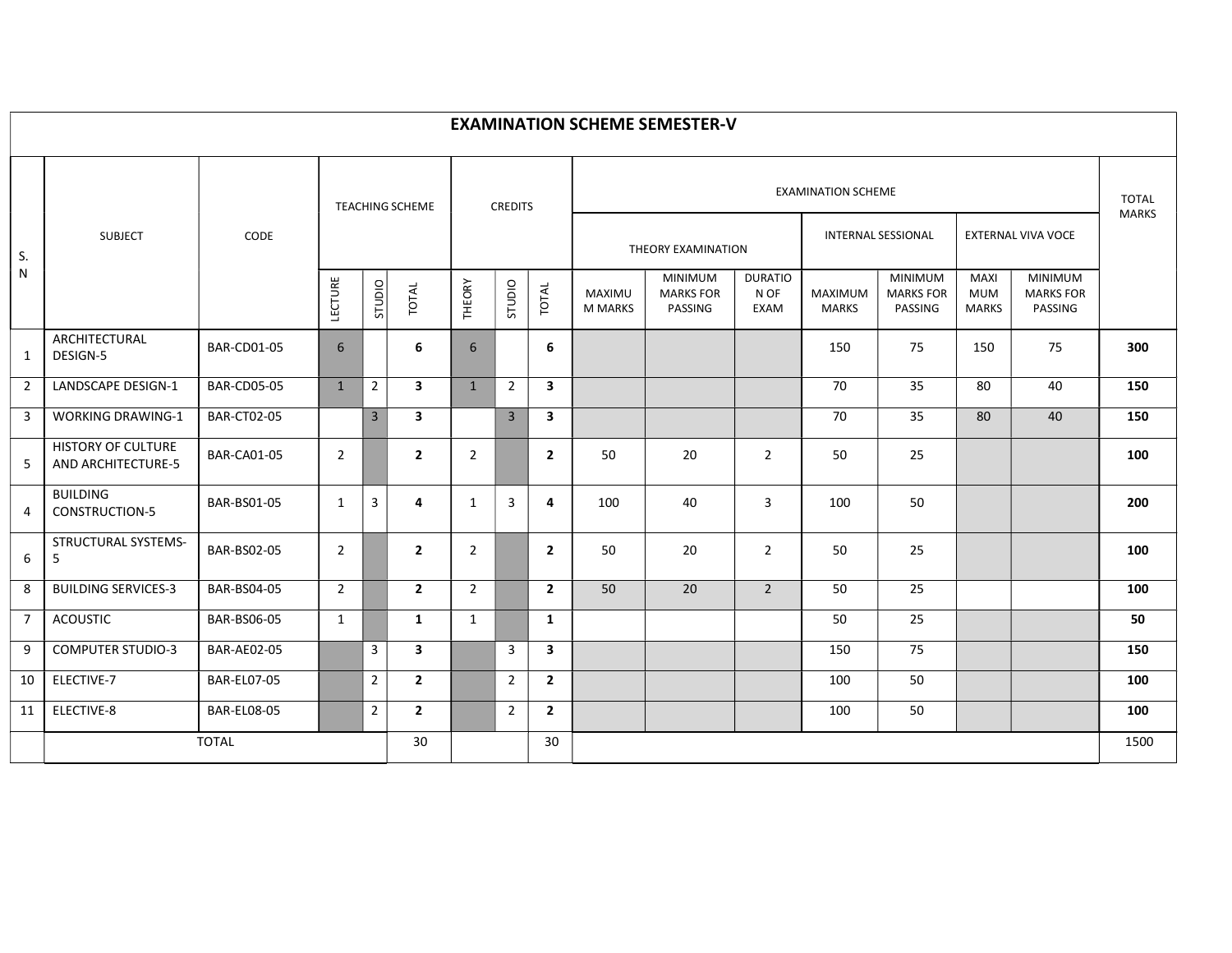|                |                                    |                    |                |                                  |                         |                |                |                         |                          | <b>EXAMINATION SCHEME SEMESTER-VI</b>         |                                       |                           |                                               |                                           |                                               |              |
|----------------|------------------------------------|--------------------|----------------|----------------------------------|-------------------------|----------------|----------------|-------------------------|--------------------------|-----------------------------------------------|---------------------------------------|---------------------------|-----------------------------------------------|-------------------------------------------|-----------------------------------------------|--------------|
|                |                                    |                    |                |                                  | <b>TEACHING SCHEME</b>  |                | <b>CREDITS</b> |                         |                          |                                               |                                       | <b>EXAMINATION SCHEME</b> |                                               |                                           |                                               | <b>TOTAL</b> |
| S.             | <b>SUBJECT</b>                     | CODE               |                |                                  |                         |                |                |                         |                          | THEORY EXAMINATION                            |                                       |                           | <b>INTERNAL SESSIONAL</b>                     |                                           | <b>EXTERNAL VIVA VOCE</b>                     | <b>MARKS</b> |
| N              |                                    |                    | LECTURE        | STUDIO                           | TOTAL                   | THEORY         | STUDIO         | TOTAL                   | MAXIMU<br><b>M MARKS</b> | <b>MINIMUM</b><br><b>MARKS FOR</b><br>PASSING | <b>DURATIO</b><br>N OF<br><b>EXAM</b> | MAXIMUM<br><b>MARKS</b>   | <b>MINIMUM</b><br><b>MARKS FOR</b><br>PASSING | <b>MAXI</b><br><b>MUM</b><br><b>MARKS</b> | <b>MINIMUM</b><br><b>MARKS FOR</b><br>PASSING |              |
| 1              | ARCHITECTURAL DESIGN-6             | <b>BAR-CD01-06</b> | $\Omega$       | 6                                | 6                       | $\mathbf{0}$   |                | 6                       |                          |                                               |                                       | 150                       | 75                                            | 150                                       | 75                                            | 300          |
| $\overline{2}$ | <b>LANDSCAPE DESIGN-2</b>          | <b>BAR-CD05-06</b> | $\mathbf{1}$   | 3                                | 4                       | $\mathbf{1}$   | 3              | 4                       |                          |                                               |                                       | 100                       | 50                                            | 100                                       | 50                                            | 200          |
| 3              | <b>WORKING DRAWING-2</b>           | <b>BAR-CT02-06</b> | $\Omega$       | $\overline{3}$                   | 3                       |                | $\overline{3}$ | 3                       |                          |                                               |                                       | 70                        | 35                                            | 80                                        | 40                                            | 150          |
| 5              | <b>ARCHITECTURAL THEORY</b>        | <b>BAR-CA03-06</b> | $\overline{2}$ |                                  | $\overline{2}$          | $\overline{2}$ |                | $\overline{2}$          |                          |                                               |                                       | 100                       | 50                                            |                                           |                                               | 100          |
| 4              | <b>BUILDING CONSTRCUTION-</b><br>6 | BAR-BS01-06        | 1              | $\overline{3}$                   | 4                       | $\mathbf{1}$   | $\overline{3}$ | 4                       | 100                      | 40                                            | 3                                     | 100                       | 50                                            |                                           |                                               | 200          |
| 6              | STRUCTURAL SYSTEMS-6               | BAR-BS02-06        | $\overline{2}$ |                                  | $\overline{2}$          | $\overline{2}$ |                | $\overline{2}$          | 50                       | 20                                            | $\overline{2}$                        | 50                        | 25                                            |                                           |                                               | 100          |
| 8              | <b>BUILDING SERVICES-4</b>         | BAR-BS04-06        | 1              | $2^{\circ}$                      | $\overline{\mathbf{3}}$ | $\mathbf{1}$   | $2^{\circ}$    | $\overline{\mathbf{3}}$ | 50                       | 20                                            | $\overline{2}$                        | 100                       | 50                                            |                                           |                                               | 150          |
| $\overline{7}$ | ELECTIVE-9                         | BAR-EL09-06        |                | $2^{\circ}$                      | $\overline{2}$          |                | $2^{\circ}$    | $\overline{2}$          |                          |                                               |                                       | 100                       | 50                                            |                                           |                                               | 100          |
| 9              | ELECTIVE-10                        | <b>BAR-EL10-06</b> |                | $\overline{2}$                   | $\overline{2}$          |                | $\overline{2}$ | $\overline{2}$          |                          |                                               |                                       | 100                       | 50                                            |                                           |                                               | 100          |
| 10             | ELECTIVE-11                        | <b>BAR-EL11-06</b> |                | $\overline{2}$<br>$\overline{2}$ |                         |                | $\overline{2}$ | $\overline{2}$          |                          |                                               |                                       | 100                       | 50                                            |                                           |                                               | 100          |
|                | <b>TOTAL</b>                       | 30                 |                |                                  |                         |                |                | 30                      |                          |                                               |                                       |                           |                                               |                                           |                                               | 1500         |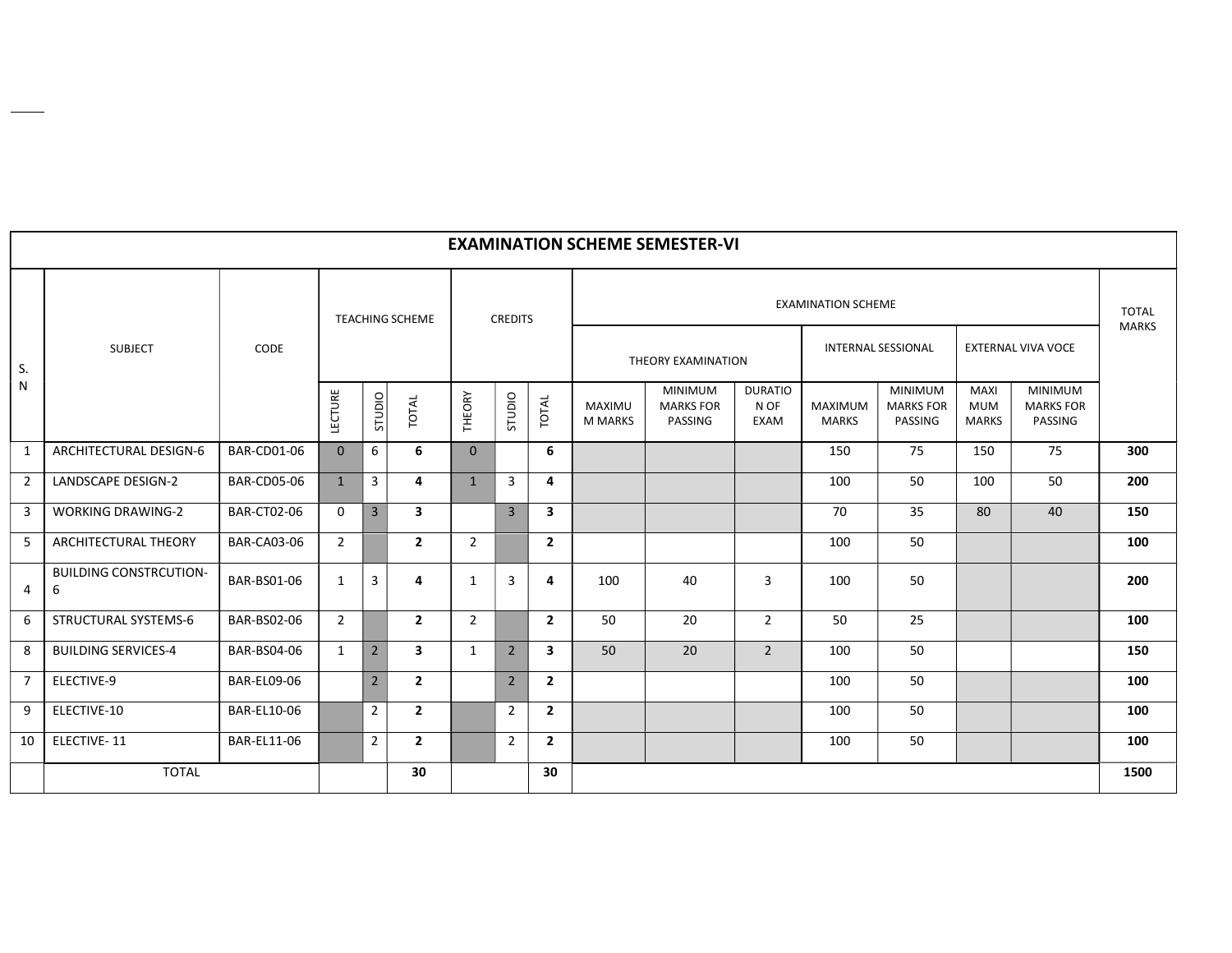|                |                                                 |                    |                |                |                        |                |                |                | <b>SEMESTER-VII</b>            |                                               |                                |                           |                                               |                         |                                        |                              |  |
|----------------|-------------------------------------------------|--------------------|----------------|----------------|------------------------|----------------|----------------|----------------|--------------------------------|-----------------------------------------------|--------------------------------|---------------------------|-----------------------------------------------|-------------------------|----------------------------------------|------------------------------|--|
|                |                                                 |                    |                |                |                        |                |                |                |                                |                                               |                                | <b>EXAMINATION SCHEME</b> |                                               |                         |                                        |                              |  |
| S.<br>N.       | <b>SUBJECT</b>                                  | <b>CODE</b>        |                |                | <b>TEACHING SCHEME</b> |                |                | <b>CREDITS</b> |                                | THEORY EXAMINATION                            |                                |                           | <b>INTERNAL SESSIONAL</b>                     |                         | EXTERNAL VIVA VOCE                     | <b>TOTAL</b><br><b>MARKS</b> |  |
|                |                                                 |                    | LECTURE        | STUDIO         | TOTAL                  | THEORY         | OIOLIS         | TOTAL          | <b>MAXIMUM</b><br><b>MARKS</b> | <b>MINIMUM</b><br><b>MARKS FOR</b><br>PASSING | <b>DURATIO</b><br>N OF<br>EXAM | MAXIMUM<br><b>MARKS</b>   | <b>MINIMUM</b><br><b>MARKS FOR</b><br>PASSING | MAXIMUM<br><b>MARKS</b> | MINIMUM<br><b>MARKS FOR</b><br>PASSING |                              |  |
| 1              | ARCHITECTURAL DESIGN-7                          | <b>BAR-CD01-07</b> |                | 6              | 6                      |                | 6              | 6              |                                |                                               |                                | 150                       | 75                                            | 150                     | 75                                     | 300                          |  |
| $\overline{2}$ | <b>URBAN PLANNING</b>                           | <b>BAR-CD06-07</b> |                | $\overline{4}$ | 4                      |                | $\overline{4}$ | 4              |                                |                                               |                                | 100                       | 50                                            | 100                     | 50                                     | 200                          |  |
| $\overline{3}$ | <b>HOUSING</b>                                  | <b>BAR-CD07-07</b> | $\overline{2}$ |                | $\overline{2}$         | $\overline{2}$ |                | $\overline{2}$ |                                |                                               |                                | 100                       | 50                                            |                         |                                        | 100                          |  |
| 4              | SPECIFICATION AND<br><b>ESTIMATION</b>          | <b>BAR-CT03-07</b> | 2              |                | $\overline{2}$         | $\overline{2}$ |                | $\overline{2}$ | 50                             | 20                                            | $\overline{2}$                 | 50                        | 25                                            |                         |                                        | 100                          |  |
| 5              | <b>BUILDING CONSTRUCTION-</b><br>$\overline{7}$ | BAR-BS01-07        |                | $\overline{2}$ | $\overline{2}$         | $\Omega$       | $\overline{2}$ | $\overline{2}$ | 50                             | 20                                            | $\overline{2}$                 | 50                        | 25                                            |                         |                                        | 100                          |  |
| 6              | STRUCTURAL SYSTEMS-7                            | BAR-BS02-07        | $\overline{2}$ |                | $\overline{2}$         | $\overline{2}$ |                | $\overline{2}$ |                                |                                               |                                | 100                       | 50                                            |                         |                                        | 100                          |  |
| $\overline{7}$ | <b>ENVIROMENTAL STUDIES-5</b>                   | BAR-BS03-07        | $\overline{2}$ |                | $\overline{2}$         | $2^{\circ}$    |                | $\overline{2}$ |                                |                                               |                                | 100                       | 50                                            |                         |                                        | 100                          |  |
| 8              | <b>RULES AND REGULATION</b>                     | <b>BAR-AE03-07</b> | $\overline{2}$ |                | $\overline{2}$         | $\overline{2}$ |                | $\overline{2}$ |                                |                                               |                                | 50                        | 25                                            | 50                      | 25                                     | 100                          |  |
| 9              | RESEARCH METHODOLOGY                            | <b>BAR-AE04-07</b> | $\overline{2}$ |                | $\overline{2}$         | $\overline{2}$ |                | $\overline{2}$ |                                |                                               |                                | 100                       | 50                                            |                         |                                        | 100                          |  |
| 10             | ELECTIVE-12                                     | <b>BAR-EL12-07</b> |                | 2              | $\overline{2}$         |                | $\overline{2}$ | $\overline{2}$ |                                |                                               |                                | 100                       | 50                                            |                         |                                        | 100                          |  |
| 11             | <b>ELECTIVE-13</b>                              | <b>BAR-EL13-07</b> |                | $\overline{2}$ | $\overline{2}$         |                | $\overline{2}$ | $\overline{2}$ | 50<br>100                      |                                               |                                |                           |                                               |                         |                                        |                              |  |
| 12             | ELECTIVE-14                                     | BAR-EL14-07        |                | $\overline{2}$ | $\overline{2}$         |                | $2^{\circ}$    | $\overline{2}$ |                                |                                               |                                | 100                       | 50                                            |                         |                                        | 100                          |  |
|                | <b>TOTAL</b>                                    |                    |                |                | 30                     |                |                | 30             |                                |                                               |                                |                           |                                               |                         |                                        | 1500                         |  |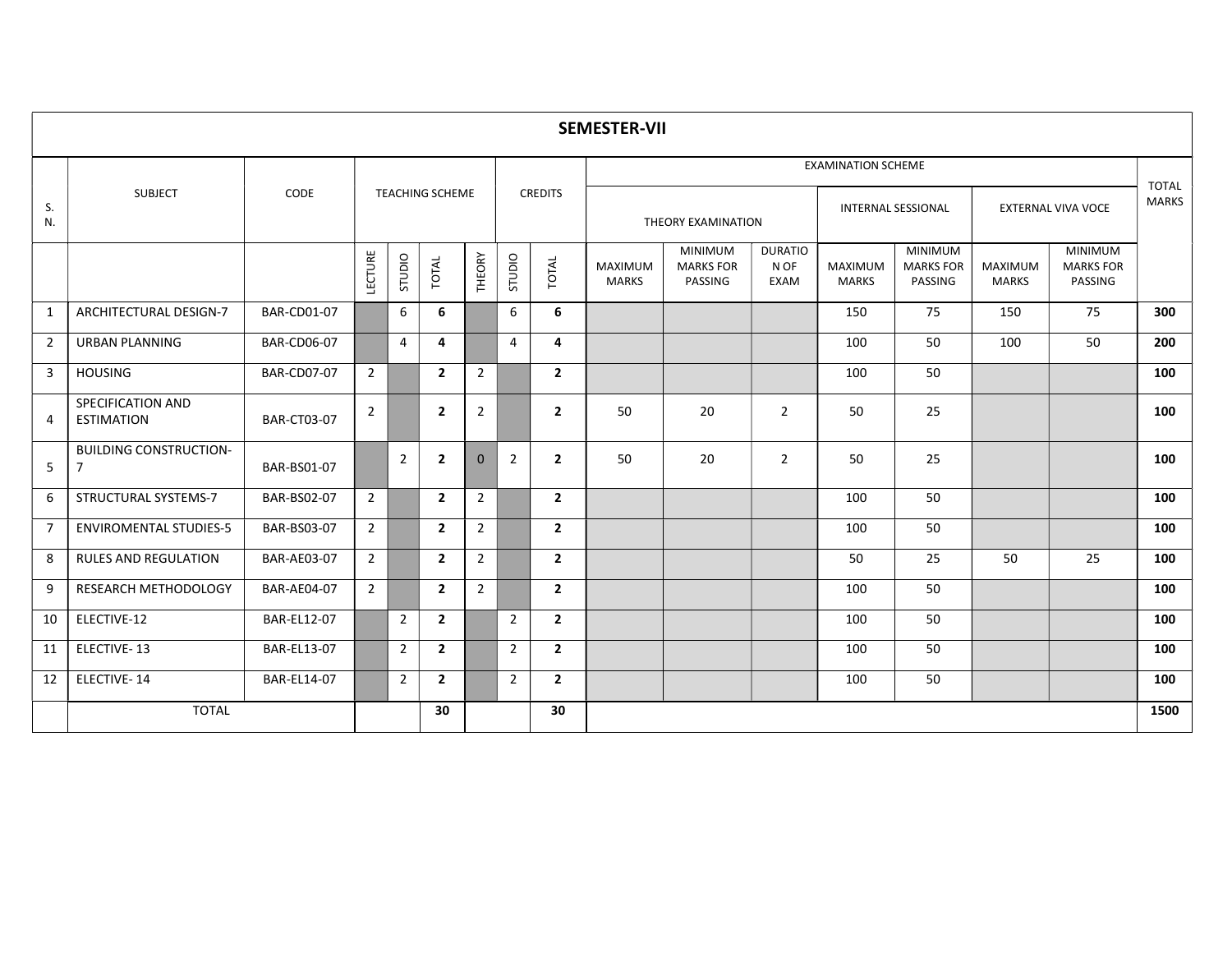|                                   |                                 |                    |                |                 |                |                |                |                | <b>SEMESTER-VIII</b>                      |                                               |                            |                                |                                               |                         |                                               |                              |
|-----------------------------------|---------------------------------|--------------------|----------------|-----------------|----------------|----------------|----------------|----------------|-------------------------------------------|-----------------------------------------------|----------------------------|--------------------------------|-----------------------------------------------|-------------------------|-----------------------------------------------|------------------------------|
|                                   |                                 |                    |                | <b>TEACHING</b> |                |                |                |                |                                           |                                               |                            | <b>EXAMINATION SCHEME</b>      |                                               |                         |                                               |                              |
| S                                 | <b>SUBJECT</b>                  | CODE               |                | <b>SCHEME</b>   |                |                | <b>CREDITS</b> |                |                                           | THEORY EXAMINATION                            |                            | <b>INTERNAL SESSIONAL</b>      |                                               |                         | <b>EXTERNAL VIVA VOCE</b>                     | <b>TOTAL</b><br><b>MARKS</b> |
| $\cdot$<br>$\mathsf{N}$<br>$\sim$ |                                 |                    | LECTURE        | STUDIO          | TOTAL          | THEORY         | STUDIO         | TOTAL          | <b>MAXIM</b><br><b>UM</b><br><b>MARKS</b> | <b>MINIMUM</b><br><b>MARKS FOR</b><br>PASSING | <b>DURATION</b><br>OF EXAM | <b>MAXIMUM</b><br><b>MARKS</b> | <b>MINIMUM</b><br><b>MARKS FOR</b><br>PASSING | MAXIMUM<br><b>MARKS</b> | <b>MINIMUM</b><br><b>MARKS FOR</b><br>PASSING |                              |
| $\mathbf{1}$                      | <b>ARCHITECTURAL DESIGN-8</b>   | <b>BAR-CD01-08</b> |                | 6               | 6              |                | 6              | 6              |                                           |                                               |                            | 150                            | 75                                            | 150                     | 75                                            | 300                          |
| $\overline{2}$                    | <b>URBAN DESIGN</b>             | <b>BAR-CD08-08</b> |                | 4               | 4              |                | 4              | 4              |                                           |                                               |                            | 100                            | 50                                            | 100                     | 50                                            | 200                          |
| $\overline{3}$                    | <b>PRE- DESIGN DISSERTATION</b> | <b>BAR-CD09-08</b> | $\overline{2}$ |                 | $\overline{2}$ | $\overline{2}$ |                | $\mathbf{2}$   |                                           |                                               |                            | 100                            | 50                                            |                         |                                               | 100                          |
| $\overline{4}$                    | <b>RESEARCH-DISSERATION</b>     | <b>BAR-AE05-08</b> | $\overline{2}$ | 4               | 6              | $\overline{2}$ | $\overline{4}$ | 6              |                                           |                                               |                            | 150                            | 75                                            | 150                     | 75                                            | 300                          |
| 5                                 | PROFESSIONAL PRACTICE-1         | <b>BAR-AE06-08</b> | $\overline{2}$ | $\overline{2}$  | 4              | $\overline{2}$ | $\overline{2}$ | 4              | 50                                        | 20                                            | $\overline{2}$             | 150                            | 75                                            |                         |                                               | 200                          |
| 6                                 | PROJECT MANAGEMENT              | <b>BAR-AE07-08</b> | $\overline{2}$ |                 | $\overline{2}$ | $\overline{2}$ |                | $\mathbf{2}$   |                                           |                                               |                            | 100                            | 50                                            |                         |                                               | 100                          |
| $\overline{7}$                    | ELECTIVE-15                     | <b>BAR-EL15-08</b> |                | $\overline{2}$  | $\overline{2}$ |                | $\overline{2}$ | $\mathbf{2}$   |                                           |                                               |                            | 100                            | 50                                            |                         |                                               | 100                          |
| 8                                 | ELECTIVE-16                     | <b>BAR-EL16-08</b> |                | $\overline{2}$  | $\mathbf{2}$   |                | $\overline{2}$ | $\overline{2}$ |                                           |                                               |                            | 100                            | 50                                            |                         |                                               | 100                          |
| 9                                 | ELECTIVE-17                     | <b>BAR-EL17-08</b> |                | 2               | $\mathbf{2}$   |                | $\overline{2}$ | $\mathbf{2}$   |                                           |                                               |                            | 100                            | 50                                            |                         |                                               | 100                          |
|                                   | <b>TOTAL</b>                    |                    |                |                 | 30             |                |                | 30             |                                           |                                               |                            |                                |                                               |                         |                                               | 1500                         |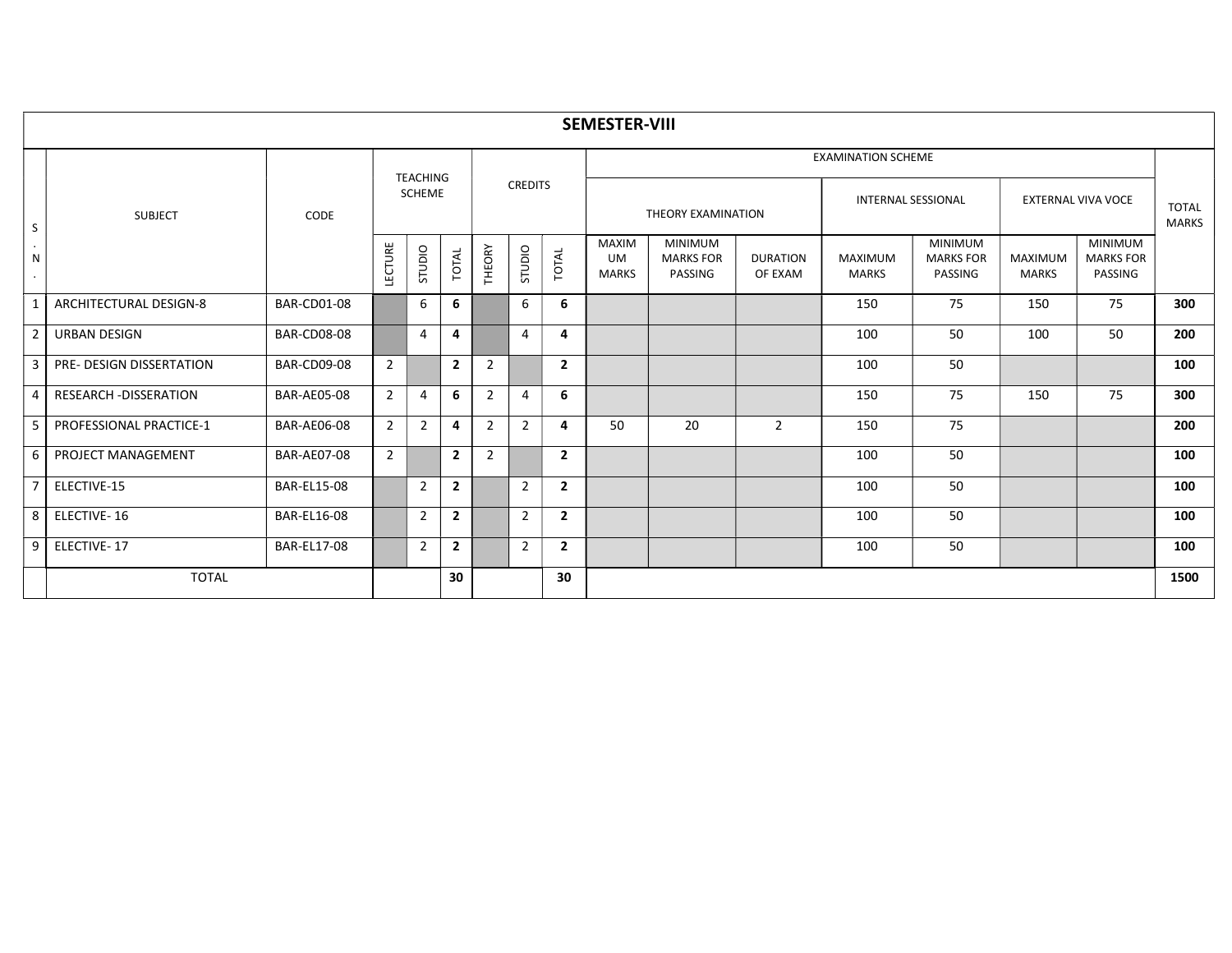|         |                       |             |                    |                 |          |                                  |                                    |       | <b>SEMESTER-IX</b>      |                                               |                                |                           |                                               |                         |                                               |              |
|---------|-----------------------|-------------|--------------------|-----------------|----------|----------------------------------|------------------------------------|-------|-------------------------|-----------------------------------------------|--------------------------------|---------------------------|-----------------------------------------------|-------------------------|-----------------------------------------------|--------------|
|         |                       |             |                    | <b>TEACHING</b> |          |                                  | <b>CREDITS</b>                     |       |                         |                                               |                                | SCHEME OF EXAMINATION     |                                               |                         |                                               |              |
|         | <b>SUBJECT</b>        | CODE        |                    | <b>SCHEME</b>   |          |                                  |                                    |       |                         | THEORY EXAMINATION                            |                                | <b>INTERNAL SESSIONAL</b> |                                               |                         | <b>EXTERNAL VIVA VOCE</b>                     | <b>TOTAL</b> |
| S.<br>N |                       |             | URE<br><b>TECL</b> | STUDIO          | ಸ<br>ÌОГ | EORY<br>$\overline{\phantom{0}}$ | $\overline{a}$<br>$\supset$<br>in. | TOTAL | MAXIMUM<br><b>MARKS</b> | <b>MINIMUM</b><br><b>MARKS FOR</b><br>PASSING | <b>DURAT</b><br>ION OF<br>EXAM | MAXIMUM<br>MARKS          | <b>MINIMUM</b><br><b>MARKS FOR</b><br>PASSING | MAXIMUM<br><b>MARKS</b> | <b>MINIMUM</b><br><b>MARKS FOR</b><br>PASSING | <b>MARKS</b> |
|         | PROFESSIONAL TRAINING | BAR-AE08-09 | $\mathbf{0}$       | 30              | 30       | $\Omega$                         | 15                                 | 15    |                         |                                               |                                | 0                         |                                               | 300                     | 150                                           | 300          |
|         | <b>TOTAL</b>          |             |                    |                 | 30       |                                  |                                    | 15    |                         |                                               |                                |                           |                                               |                         |                                               | 300          |

|                |                                                                                                                                          |                    |                |                 |                |                |                |                | <b>SEMESTER-X</b>              |                                               |                            |                           |                                               |                                |                                               |              |
|----------------|------------------------------------------------------------------------------------------------------------------------------------------|--------------------|----------------|-----------------|----------------|----------------|----------------|----------------|--------------------------------|-----------------------------------------------|----------------------------|---------------------------|-----------------------------------------------|--------------------------------|-----------------------------------------------|--------------|
|                |                                                                                                                                          |                    |                | <b>TEACHING</b> |                |                | <b>CREDITS</b> |                |                                |                                               |                            | <b>EXAMINATION SCHEME</b> |                                               |                                |                                               |              |
|                | <b>SUBJECT</b>                                                                                                                           | CODE               |                | <b>SCHEME</b>   |                |                |                |                |                                | THEORY EXAMINATION                            |                            |                           | <b>INTERNAL SESSIONAL</b>                     |                                | <b>EXTERNAL VIVA VOCE</b>                     | <b>TOTAL</b> |
| S.<br>N        |                                                                                                                                          |                    | LECTURE        | OIODES          | TOTAL          | THEORY         | STUDIO         | TOTAL          | <b>MAXIMUM</b><br><b>MARKS</b> | <b>MINIMUM</b><br><b>MARKS FOR</b><br>PASSING | <b>DURATION</b><br>OF EXAM | MAXIMU<br><b>M MARKS</b>  | <b>MINIMUM</b><br><b>MARKS FOR</b><br>PASSING | <b>MAXIMUM</b><br><b>MARKS</b> | <b>MINIMUM</b><br><b>MARKS FOR</b><br>PASSING | <b>MARKS</b> |
| 1              | <b>DESIGN DISSERTATION</b>                                                                                                               | <b>BAR-CD10-10</b> |                | 16              | 16             |                | 16             | 16             |                                |                                               |                            | 400                       | 200                                           | 400                            | 200                                           | 800          |
| $\overline{2}$ | <b>TECHNOLOGY STUDIO</b><br>(BUILDING CONSTRUCTION,<br>STRUCTURAL SYSTEMS,<br><b>ENVIRONMENTAL STUDIES,</b><br><b>BUILDING SERVICES)</b> | BAR-CT04-10        |                | 4               | 4              |                | 4              | 4              |                                |                                               |                            | 100                       | 50                                            | 100                            | 50                                            | 200          |
| $\overline{3}$ | <b>PROFESSIONAL PRACTICE-2</b>                                                                                                           | <b>BAR-AE06-10</b> | $\overline{2}$ |                 | $\overline{2}$ | $\overline{2}$ |                | $\overline{2}$ |                                |                                               |                            | 100                       | 50                                            |                                |                                               | 100          |
| 4              | ELECTIVE-18 (THESIS)                                                                                                                     | <b>BAR-EL18-10</b> |                | $\overline{2}$  | $\overline{2}$ |                | $\overline{2}$ | $\overline{2}$ |                                |                                               |                            | 100                       | 50                                            |                                |                                               | 100          |
| 5              | ELECTIVE-19 (THESIS)                                                                                                                     | <b>BAR-EL19-10</b> |                | $\overline{2}$  | $\overline{2}$ |                | $\overline{2}$ | $\overline{2}$ |                                |                                               |                            | 100                       | 50                                            |                                |                                               | 100          |
| 6              | ELECTIVE-20                                                                                                                              | <b>BAR-EL20-10</b> |                | $\overline{2}$  | $\overline{2}$ |                | $\overline{2}$ | $\overline{2}$ |                                |                                               |                            | 100                       | 50                                            |                                |                                               | 100          |
| -7             | ELECTIVE-21                                                                                                                              | <b>BAR-EL21-10</b> |                | 2               | $\overline{2}$ |                | $\overline{2}$ | $\overline{2}$ |                                |                                               |                            | 100                       | 50                                            |                                |                                               | 100          |
|                | <b>TOTAL</b>                                                                                                                             |                    |                |                 | 30             |                |                | 30             |                                |                                               |                            |                           |                                               |                                |                                               | 1500         |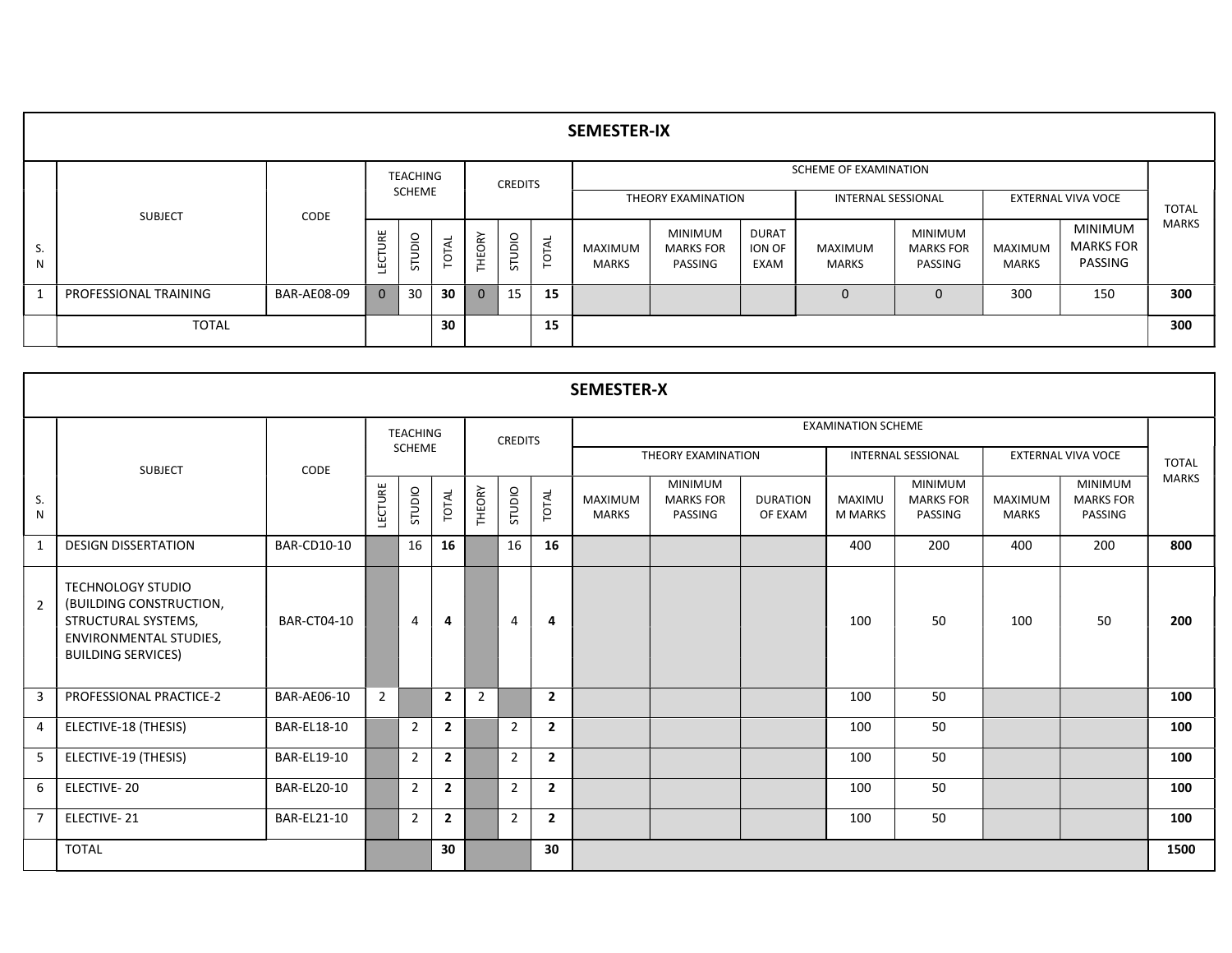# 5 ACTIVITIES OF EXAMINATIONS

Semester 6 and Semester 10 Examinations are conducted by the D Y Patil University and the

exams in all the other semesters are conducted by the School of Architecture.

The University holds examinations twice in a year; one in April/May and second in October/November:

# D Y PATIL UNIVERSITY EXAMS

The activities of the Examinations are mainly divided into the following parts on functional:

- 1. Pre-Examination work
- 2. Actual Conductance of Examinations & Preparation of Results
- 3. Post Examination Work

# 5.1 PRE EXAMINATION

- Arrange the meeting of the Board of Examinations,
- Preparation of Schedule of Examinations
- Appointment of Paper-Setters, Examiners, Moderators, to make arrangement for paper Setting,
- Preparation of Examination Time Tables of all the Examinations and upload the same on the University website.
- Make arrangement for sending Name Lists, Summary, Admit Cards to the constituent Colleges/Institutes concerned,
- Preparation of budget for conduct of Examinations,
- Fixing of venue of Central Assessment,
- Preparation and declaration of exam eligibility list
- Preparation and arrangement of Exam form and fees payment
- Preparation of exam venue and seating arrangement / Viva voce arrangement

### 5.1.1 Schedule of Examinations

The University shall prepare and publish a Schedule of Examinations for each & every Programme conducted by it at least three months before the examinations. The Schedule of Examinations which includes the name of the Examination, last date of submission of examination forms with and without late fee, examination fees, date of commencement and conclusion of theory & practical examination and probable date of declaration of result etc. approved by the Board of Examinations shall be made available to all the constituent Colleges/Institutes and other concerned within stipulated time and will be also uploaded on University website.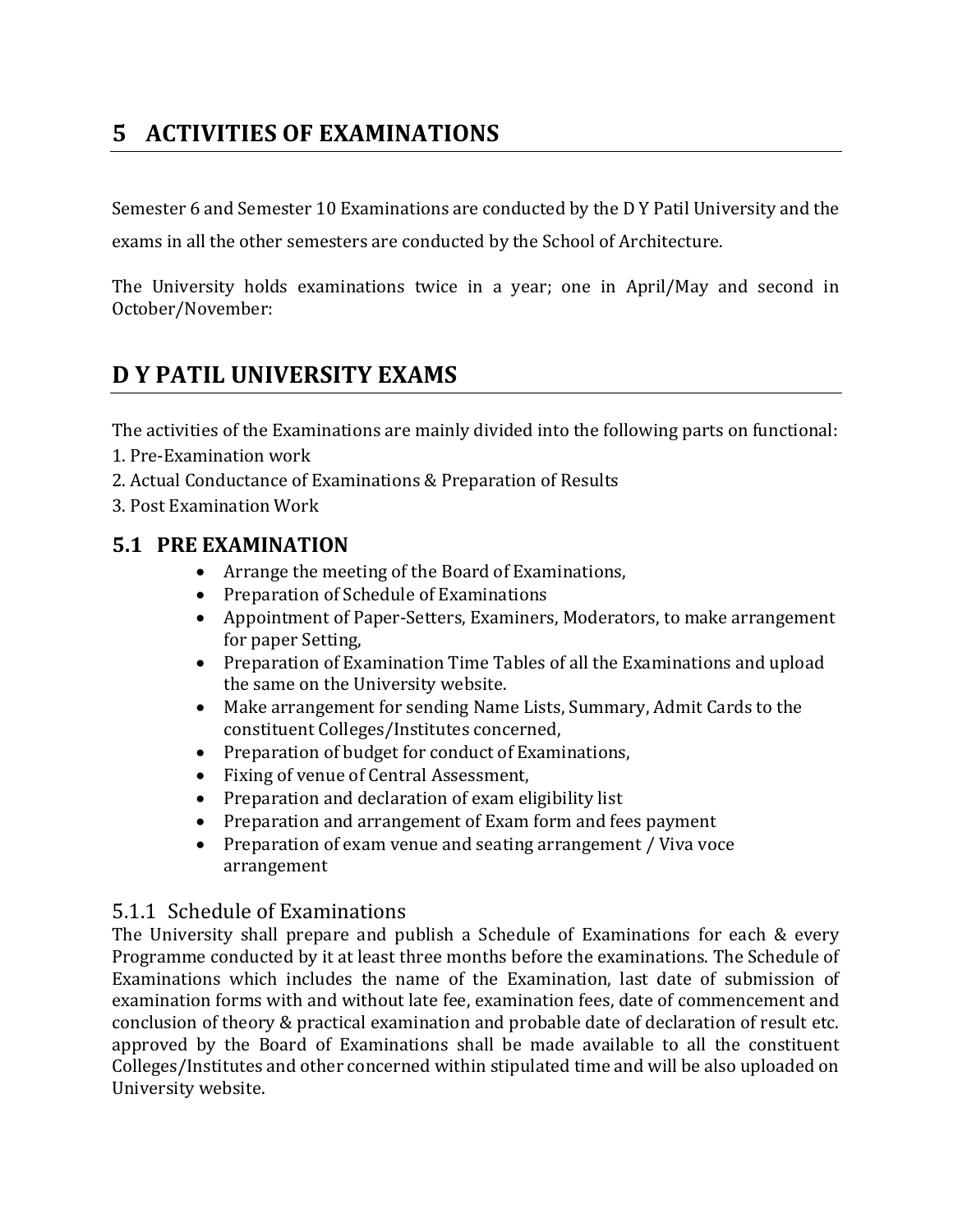# 5.1.2 Examination Forms

The system of submission of online examination forms and online payment of examination fees has been adopted. Students are required to fill the exam forms online and generate their admit cards. The students need to use the Examination seat numbers declared to them before the start of the exams.

# 5.1.3 Time Table of Examinations

The time table of various examinations shall be prepared and uploaded on the University website normally one month before the commencement of the examinations. The Colleges/Institutes concerned should ensure that the time table of the respective examination is downloaded and displayed on the Notice Board of the College / Institute for the information of candidates and all other concerned.

# 5.2 CONDUCTION OF EXAM

- Make arrangement for Vigilance Squad
- Visit to Examinations Centers,
- Receive the report of unfair means cases,
- make arrangement to collect the Answer Books from the Examination Centers,
- coding of Answer Books,
- send it to the venue of the Central Assessment Programme,
- receive the Internal Assessment Marks online
- make arrangement to carry out the work of assessment of Answer Books,
- collect mark lists / CDs of mark lists from the CAP and from the Examiners,
- process the Examinations results,
- declare the results of various examinations and send it to the Constituent

Colleges/Institutes concerned.

# 5.2.1 Internal Assessment and Practical Examination Marks

The Internal Assessment Marks are to be submitted online to the University in the prescribed format before the start of the University Examinations. The Viva/Voce Examination Marks of the University Examinations are also to be submitted online. The system for entering the marks online has been made available in the Campus.

The marks duly entered by the College / Institute in the above system are to be submitted to the Examination Section of the University and the hard copies of the same duly signed by the concerned are also to be sent to the University.

# 5.2.2 Seating arrangements

The Senior Supervisor shall make suitable seating arrangements for the candidates, from day to day, in such a way that minimum expenditure is incurred consistently with the requisite security needed for the efficient conduct of the examinations. In order to ensure strict and effective close supervision by the Junior Supervisors over the candidates at the University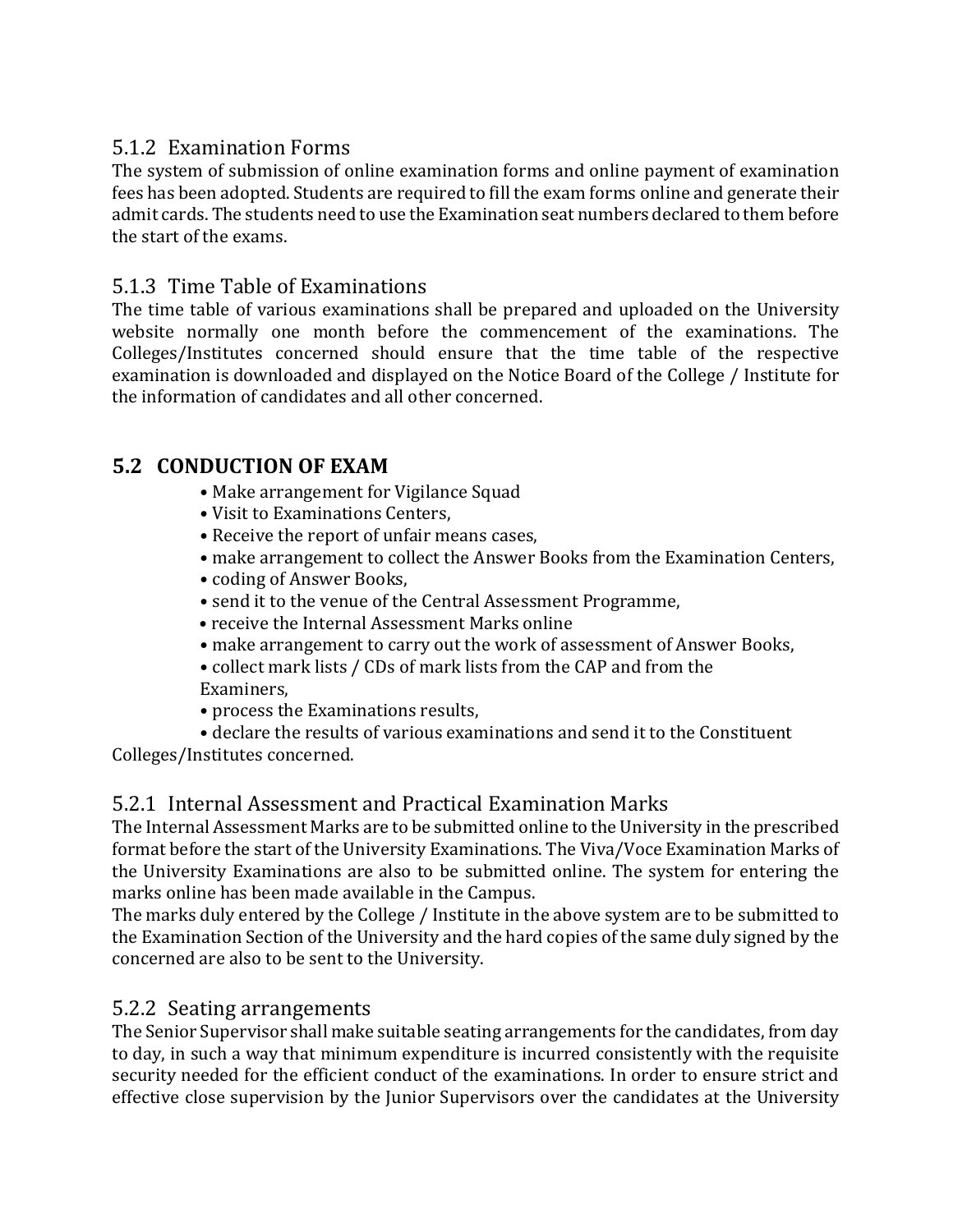examination, seating arrangement of candidates should be so made by the Senior Supervisors that each block in which the candidates are to be seated is of 40 candidates.

# 5.3 POST EXAMINATION

- receive the forms for verification of marks,
- make the arrangement for verification of marks and send the results to the students concerned
- receive the forms for providing photocopy / ies of answer book/s,
- make the arrangement for providing photocopy / ies of answer book/s,
- clarify with the cases of Unfair means and lapses on the part of candidates and teacher respectively,
- declare the Gold Medals,
- receive online applications for Degree/Diploma Certificates preserve record of Examinations
- Issue Duplicate Mark sheet/Passing Certificate/ Degree/Diploma certificate.
- Make available the statistical data / other examination information's from time to time.
- Upload the Degree / Diploma Certificates and statement of mark sheets on the NAD portal.

# 5.3.1Procedure for Assessment

The University has adopted a Central Assessment Programme and the answer books of all the University Examinations are assessed by organizing Central Assessment Programme (CAP) with a view to:

- declare the results in the shortest possible time,
- increase the reliability of the results,
- maintain uniformity and consistency in the assessment,
- increase accuracy and efficiency in the declaration of the results,
- create confidence amongst the candidates about the assessment system

# 5.3.2 Collection of Answer Books

After the paper is over, the bundle of answer-books should be sealed immediately. It shall be the responsibility of the Centre

In-charge to prepare and make the arrangement of sending the bundles of answer-books to the Central Assessment Programme

Centre / University office duly sealed in cloth bags as per the instructions given by the University from time to time.

The 'information chart' as given below shall be pasted on each sealed bundle of answerbooks.

- 1. Name of the Examination Centre : 4. Section A/B/C:
- 2. Name of the Examination: 5. Date and time oft he examination: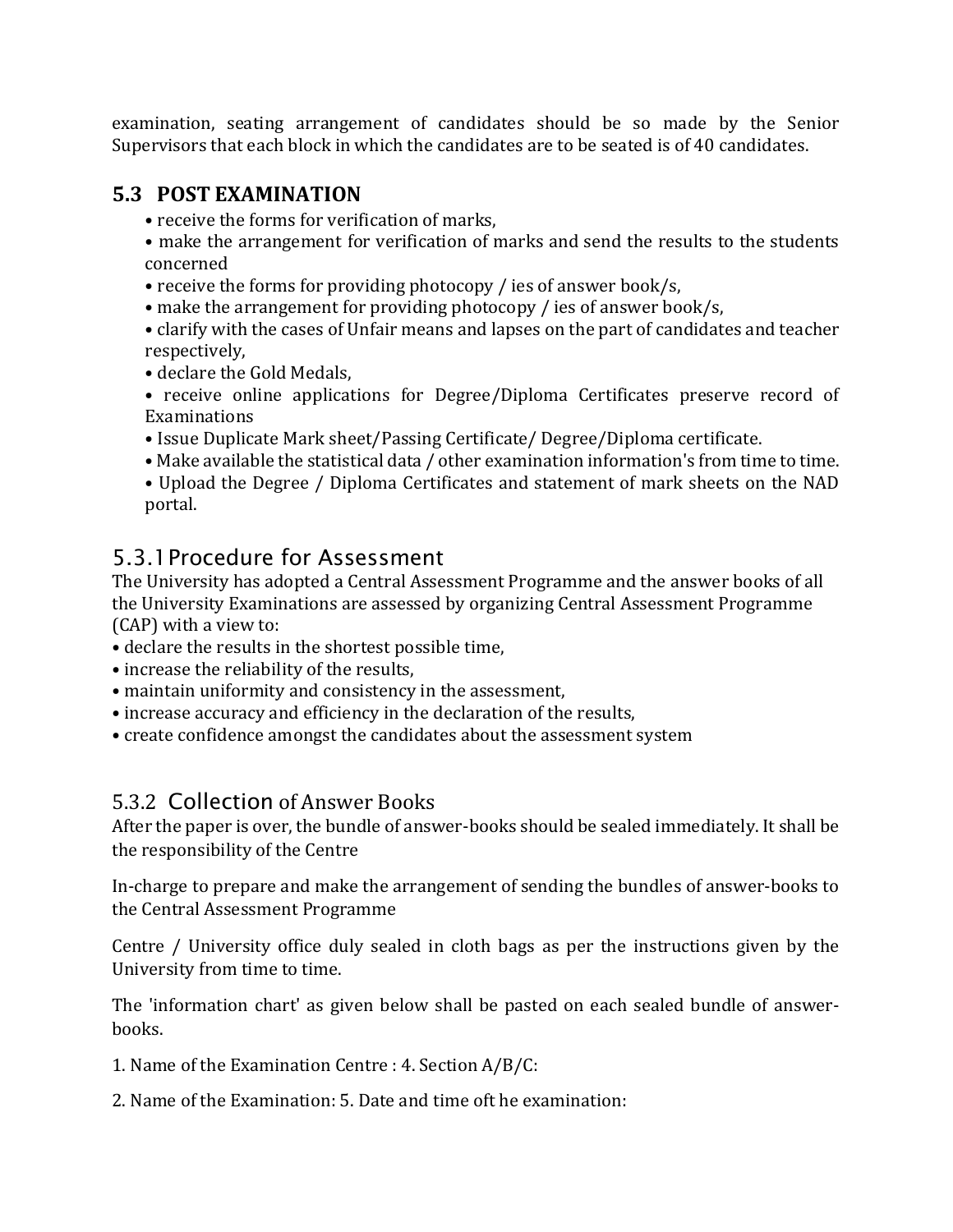3. Name of the Course: 6.Total answer-books in the bundle:

The Centre In-charge should particularly ensure that the answer-books are sent strictly according to the instructions given by the University. If the answer-books cannot be sent to the Central Assessment Programme Centre / University office immediately after the paper is over, the sealed bundles of answer-books should remain in the custody of the Centre

In-charge belonging to the College/Institute at which the examination is held, who will be solely responsible for the safe custody of parcels pending their delivery to the Central

Assessment Programme Centre / University office as the case may be. If they have any doubt or difficulty regarding sending the answer-books, in such case they should immediately report the matter to the Controller of Examinations. Reason for not sending should be mentioned.

# 5.3.3Examination Result

On receipt of the mark lists from the Central Assessment Programme (CAP) Centres, the University shall process for preparation of the examination results. The result of the examinations shall be prepared and finalized as per the rules and regulations laid down in by the Council of Architecture.

The results of the examinations shall ordinarily be declared within 45 days from the last day of the examination (Theory and/or Viva/Voce) and the University shall dispatch the result along with statement of marks and passing certificates(wherever necessary) to the constituent Colleges/Institutes for distributing the same to the candidates concerned.

# 5.3.4Providing of Photo Copy/ies of the assessed theory answer book.

An examinee may apply for the photo copy/ies of the answer - book/ s in any number of theory subjects/papers for which he /she has appeared at the University examination. The prescribed application form shall have to be filled in and signed by the examinee only and shall be submitted to the Dean /Principal / Director of the College / Institute concerned along with the requisite fees, within 10 days (both days inclusive) from the date of declaration of result of the examination concerned. The photo copy/ies of the answer-book/s along with the photo copy of the mark -lists of the student concerned from the mark-lists of the examiners shall be provided to the examinee after making corrections, if any, in the marklists of the examiners and concealing the identity of the examiners. The examinee shall further refrain himself from putting such photo copy/ies to any misuse that might jeopardize the reputation of the University.

# 5.3.5Revaluation of Answer books.

After declaration of the University Examination results, the candidates may apply for the Revaluation of marks of his/her answer books. The answer books may be scrutinized for the